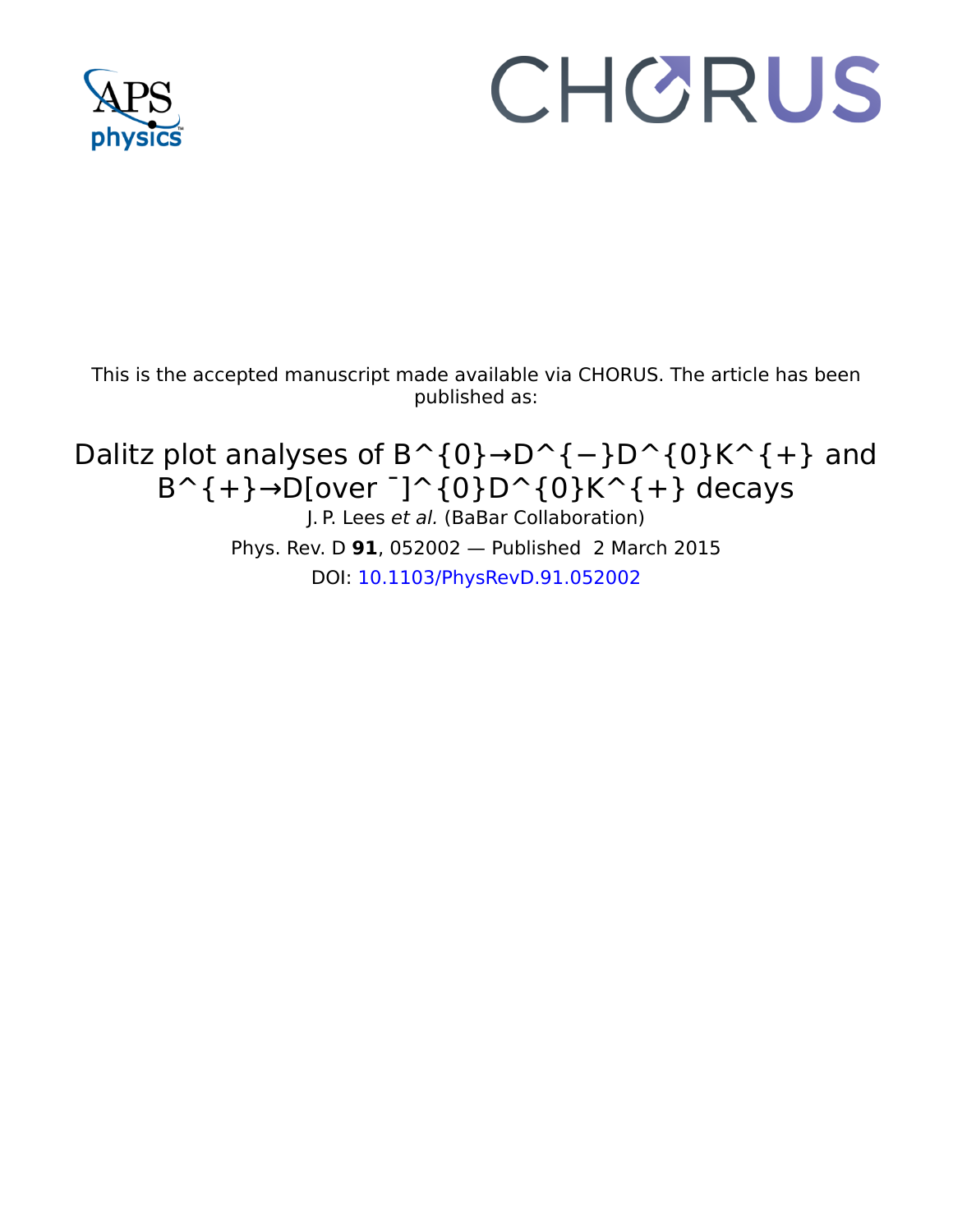# Dalitz plot analyses of  $B^0 \to D^-D^0K^+$  and  $B^+ \to \overline{D}{}^0D^0K^+$  decays

J. P. Lees, V. Poireau, and V. Tisserand

Laboratoire d'Annecy-le-Vieux de Physique des Particules (LAPP), Universit´e de Savoie, CNRS/IN2P3, F-74941 Annecy-Le-Vieux, France

E. Grauges

Universitat de Barcelona, Facultat de Fisica, Departament ECM, E-08028 Barcelona, Spain

A. Palano<sup>ab</sup>

INFN Sezione di Bari<sup>a</sup>; Dipartimento di Fisica, Università di Bari<sup>b</sup>, I-70126 Bari, Italy

G. Eigen and B. Stugu

University of Bergen, Institute of Physics, N-5007 Bergen, Norway

D. N. Brown, L. T. Kerth, Yu. G. Kolomensky, M. J. Lee, and G. Lynch Lawrence Berkeley National Laboratory and University of California, Berkeley, California 94720, USA

H. Koch and T. Schroeder Ruhr Universität Bochum, Institut für Experimentalphysik 1, D-44780 Bochum, Germany

C. Hearty, T. S. Mattison, J. A. McKenna, and R. Y. So University of British Columbia, Vancouver, British Columbia, Canada V6T 1Z1

A. Khan

Brunel University, Uxbridge, Middlesex UB8 3PH, United Kingdom

V. E. Blinov<sup>abc</sup>, A. R. Buzykaev<sup>a</sup>, V. P. Druzhinin<sup>ab</sup>, V. B. Golubev<sup>ab</sup>, E. A. Kravchenko<sup>ab</sup>,

A. P. Onuchin<sup>abc</sup>, S. I. Serednyakov<sup>ab</sup>, Yu. I. Skovpen<sup>ab</sup>, E. P. Solodov<sup>ab</sup>, and K. Yu. Todyshev<sup>ab</sup>

 $Budker$  Institute of Nuclear Physics SB RAS, Novosibirsk 630090<sup>a</sup>, Novosibirsk State University, Novosibirsk 630090<sup>b</sup>,  $Novosibirsk State Technical University, Novosibirsk 630092c, Russia$ 

A. J. Lankford

University of California at Irvine, Irvine, California 92697, USA

B. Dey, J. W. Gary, and O. Long University of California at Riverside, Riverside, California 92521, USA

C. Campagnari, M. Franco Sevilla, T. M. Hong, D. Kovalskyi, J. D. Richman, and C. A. West University of California at Santa Barbara, Santa Barbara, California 93106, USA

A. M. Eisner, W. S. Lockman, W. Panduro Vazquez, B. A. Schumm, and A. Seiden University of California at Santa Cruz, Institute for Particle Physics, Santa Cruz, California 95064, USA

> D. S. Chao, C. H. Cheng, B. Echenard, K. T. Flood, D. G. Hitlin, T. S. Miyashita, P. Ongmongkolkul, F. C. Porter, and M. Röhrken California Institute of Technology, Pasadena, California 91125, USA

R. Andreassen, Z. Huard, B. T. Meadows, B. G. Pushpawela, M. D. Sokoloff, and L. Sun University of Cincinnati, Cincinnati, Ohio 45221, USA

> P. C. Bloom, W. T. Ford, A. Gaz, J. G. Smith, and S. R. Wagner University of Colorado, Boulder, Colorado 80309, USA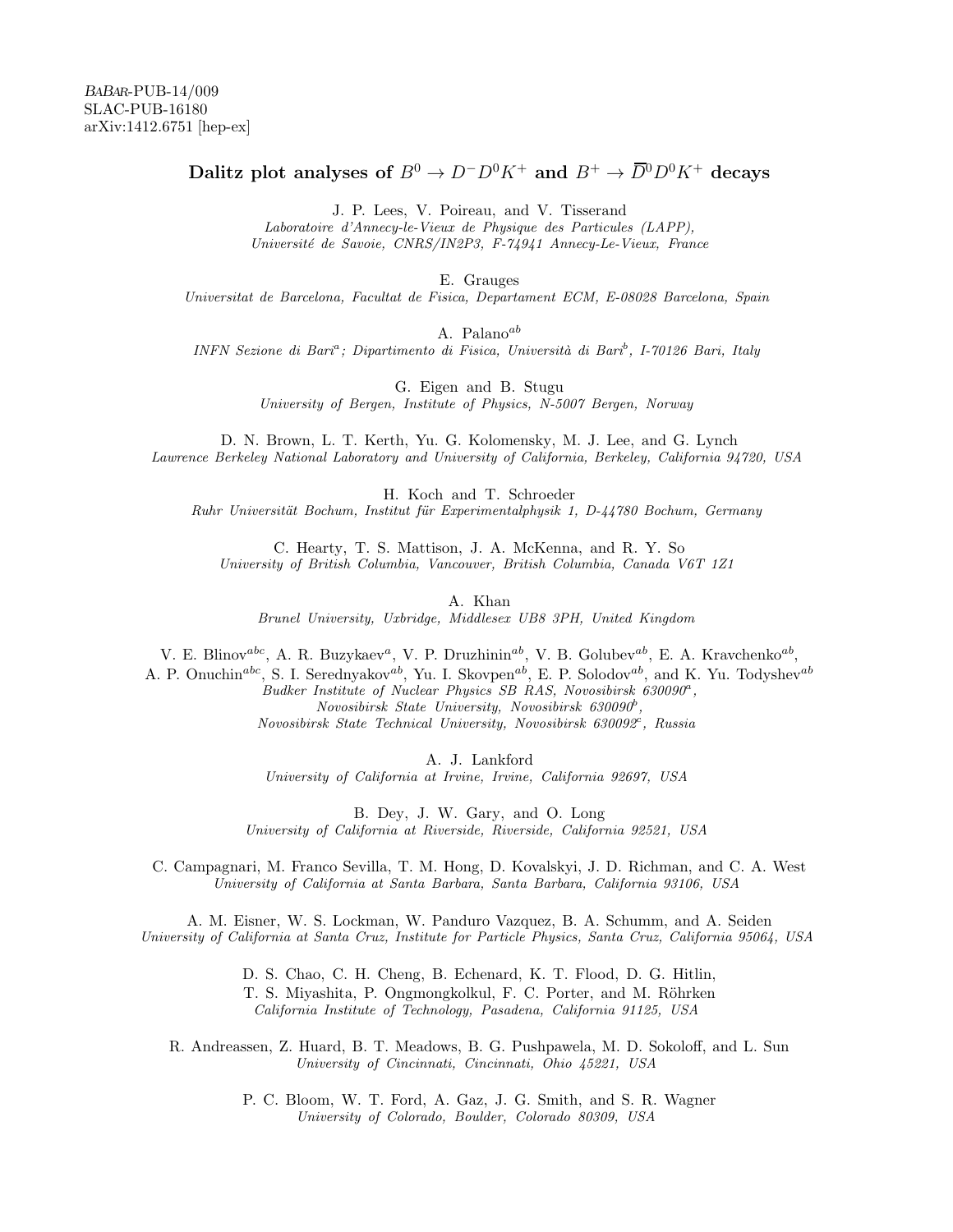R. Ayad<sup>a</sup> and W. H. Toki

Colorado State University, Fort Collins, Colorado 80523, USA

B. Spaan

Technische Universität Dortmund, Fakultät Physik, D-44221 Dortmund, Germany

D. Bernard and M. Verderi

Laboratoire Leprince-Ringuet, Ecole Polytechnique, CNRS/IN2P3, F-91128 Palaiseau, France

S. Playfer

University of Edinburgh, Edinburgh EH9 3JZ, United Kingdom

D. Bettoni<sup>a</sup>, C. Bozzi<sup>a</sup>, R. Calabrese<sup>ab</sup>, G. Cibinetto<sup>ab</sup>, E. Fioravanti<sup>ab</sup>, I. Garzia<sup>ab</sup>, E. Luppi<sup>ab</sup>, L. Piemontese<sup>a</sup>, and V. Santoro<sup>a</sup>

INFN Sezione di Ferrara<sup>a</sup>; Dipartimento di Fisica e Scienze della Terra, Università di Ferrara<sup>b</sup>, I-44122 Ferrara, Italy

A. Calcaterra, R. de Sangro, G. Finocchiaro, S. Martellotti, P. Patteri, I. M. Peruzzi,<sup>b</sup> M. Piccolo, M. Rama, and A. Zallo INFN Laboratori Nazionali di Frascati, I-00044 Frascati, Italy

R. Contri<sup>ab</sup>, M. Lo Vetere<sup>ab</sup>, M. R. Monge<sup>ab</sup>, S. Passaggio<sup>a</sup>, C. Patrignani<sup>ab</sup>, and E. Robutti<sup>a</sup> INFN Sezione di Genova<sup>a</sup>; Dipartimento di Fisica, Università di Genova<sup>b</sup>, I-16146 Genova, Italy

> B. Bhuyan and V. Prasad Indian Institute of Technology Guwahati, Guwahati, Assam, 781 039, India

> A. Adametz and U. Uwer Universität Heidelberg, Physikalisches Institut, D-69120 Heidelberg, Germany

H. M. Lacker Humboldt-Universität zu Berlin, Institut für Physik, D-12489 Berlin, Germany

> U. Mallik University of Iowa, Iowa City, Iowa 52242, USA

C. Chen, J. Cochran, and S. Prell Iowa State University, Ames, Iowa 50011-3160, USA

H. Ahmed

Physics Department, Jazan University, Jazan 22822, Kingdom of Saudia Arabia

A. V. Gritsan

Johns Hopkins University, Baltimore, Maryland 21218, USA

N. Arnaud, M. Davier, D. Derkach, G. Grosdidier, F. Le Diberder, A. M. Lutz, B. Malaescu,<sup>c</sup> P. Roudeau, A. Stocchi, and G. Wormser Laboratoire de l'Accélérateur Linéaire, IN2P3/CNRS et Université Paris-Sud 11, Centre Scientifique d'Orsay, F-91898 Orsay Cedex, France

D. J. Lange and D. M. Wright Lawrence Livermore National Laboratory, Livermore, California 94550, USA

J. P. Coleman, J. R. Fry, E. Gabathuler, D. E. Hutchcroft, D. J. Payne, and C. Touramanis University of Liverpool, Liverpool L69 7ZE, United Kingdom

A. J. Bevan, F. Di Lodovico, and R. Sacco

Queen Mary, University of London, London, E1 4NS, United Kingdom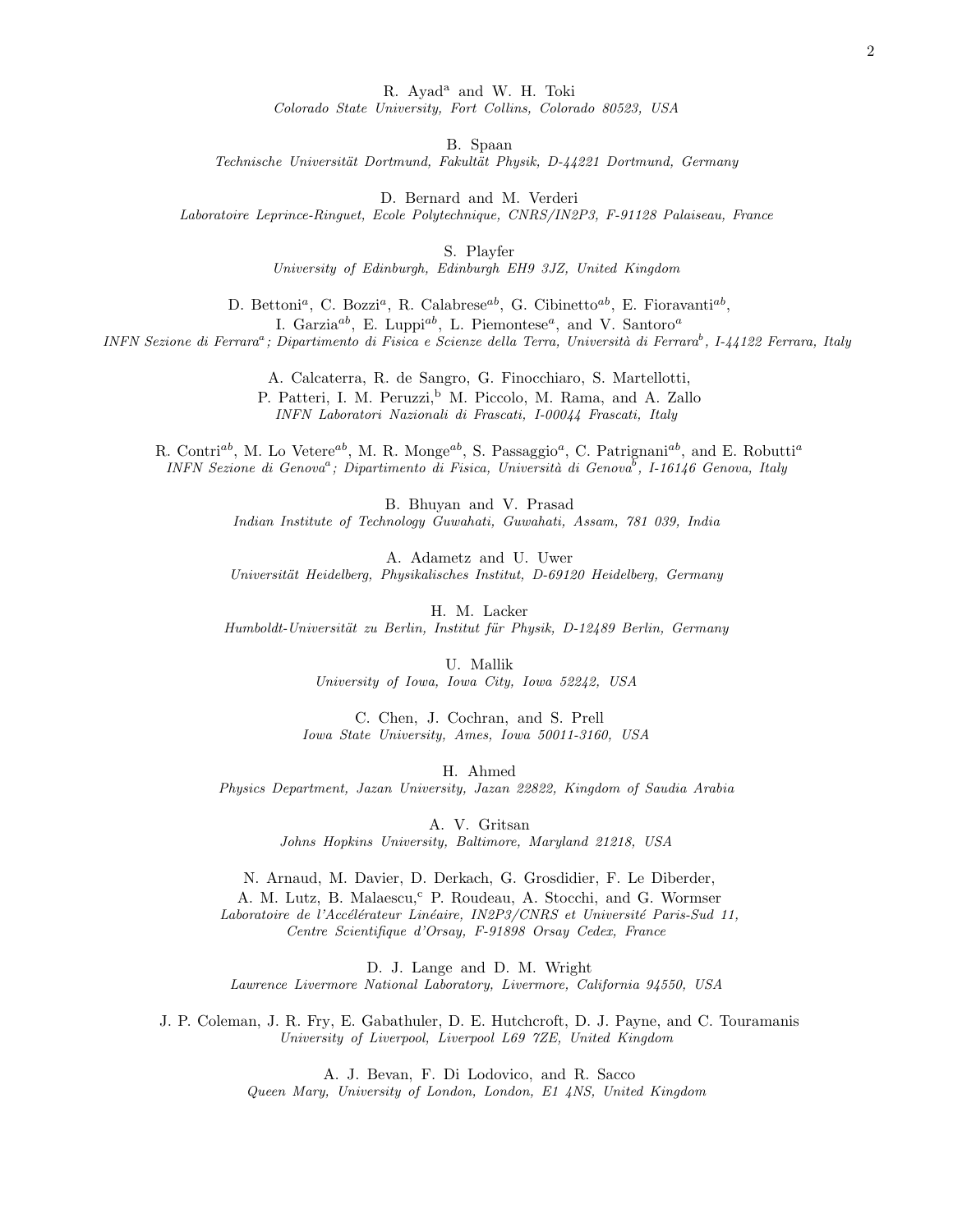G. Cowan

University of London, Royal Holloway and Bedford New College, Egham, Surrey TW20 0EX, United Kingdom

D. N. Brown and C. L. Davis University of Louisville, Louisville, Kentucky 40292, USA

A. G. Denig, M. Fritsch, W. Gradl, K. Griessinger, A. Hafner, and K. R. Schubert Johannes Gutenberg-Universität Mainz, Institut für Kernphysik, D-55099 Mainz, Germany

> R. J. Barlow<sup>d</sup> and G. D. Lafferty University of Manchester, Manchester M13 9PL, United Kingdom

R. Cenci, B. Hamilton, A. Jawahery, and D. A. Roberts University of Maryland, College Park, Maryland 20742, USA

R. Cowan and G. Sciolla Massachusetts Institute of Technology, Laboratory for Nuclear Science, Cambridge, Massachusetts 02139, USA

> R. Cheaib, P. M. Patel,<sup>e</sup> and S. H. Robertson McGill University, Montréal, Québec, Canada H3A 2T8

N. Neri<sup>a</sup> and F. Palombo<sup>ab</sup> INFN Sezione di Milano<sup>a</sup>; Dipartimento di Fisica, Università di Milano<sup>b</sup>, I-20133 Milano, Italy

> L. Cremaldi, R. Godang, <sup>f</sup> P. Sonnek, and D. J. Summers University of Mississippi, University, Mississippi 38677, USA

M. Simard and P. Taras Université de Montréal, Physique des Particules, Montréal, Québec, Canada H3C 3J7

> G. De Nardo<sup>ab</sup>, G. Onorato<sup>ab</sup>, and C. Sciacca<sup>ab</sup> INFN Sezione di Napoli<sup>a</sup> ; Dipartimento di Scienze Fisiche, Università di Napoli Federico II<sup>b</sup>, I-80126 Napoli, Italy

M. Martinelli and G. Raven NIKHEF, National Institute for Nuclear Physics and High Energy Physics, NL-1009 DB Amsterdam, The Netherlands

> C. P. Jessop and J. M. LoSecco University of Notre Dame, Notre Dame, Indiana 46556, USA

K. Honscheid and R. Kass Ohio State University, Columbus, Ohio 43210, USA

E. Feltresi<sup>ab</sup>, M. Margoni<sup>ab</sup>, M. Morandin<sup>a</sup>, M. Posocco<sup>a</sup>, M. Rotondo<sup>a</sup>, G. Simi<sup>ab</sup>, F. Simonetto<sup>ab</sup>, and R. Stroili<sup>ab</sup> INFN Sezione di Padova<sup>a</sup>; Dipartimento di Fisica, Università di Padova<sup>b</sup>, I-35131 Padova, Italy

S. Akar, E. Ben-Haim, M. Bomben, G. R. Bonneaud, H. Briand,

G. Calderini, J. Chauveau, Ph. Leruste, G. Marchiori, and J. Ocariz Laboratoire de Physique Nucléaire et de Hautes Energies, IN2P3/CNRS, Université Pierre et Marie Curie-Paris6, Universit´e Denis Diderot-Paris7, F-75252 Paris, France

M. Biasini<sup>ab</sup>, E. Manoni<sup>a</sup>, S. Pacetti<sup>ab</sup>, and A. Rossi<sup>a</sup> INFN Sezione di Perugia<sup>a</sup>; Dipartimento di Fisica, Università di Perugia<sup>b</sup>, I-06123 Perugia, Italy

C. Angelini<sup>ab</sup>, G. Batignani<sup>ab</sup>, S. Bettarini<sup>ab</sup>, M. Carpinelli<sup>ab</sup>,<sup>g</sup> G. Casarosa<sup>ab</sup>, A. Cervelli<sup>ab</sup>, M. Chrzaszcz<sup>a</sup>,

F. Forti<sup>ab</sup>, M. A. Giorgi<sup>ab</sup>, A. Lusiani<sup>ac</sup>, B. Oberhof<sup>ab</sup>, E. Paoloni<sup>ab</sup>, A. Perez<sup>a</sup>, G. Rizzo<sup>ab</sup>, and J. J. Walsh<sup>a</sup> INFN Sezione di Pisa<sup>a</sup>; Dipartimento di Fisica, Università di Pisa<sup>b</sup>; Scuola Normale Superiore di Pisa<sup>c</sup>, I-56127 Pisa, Italy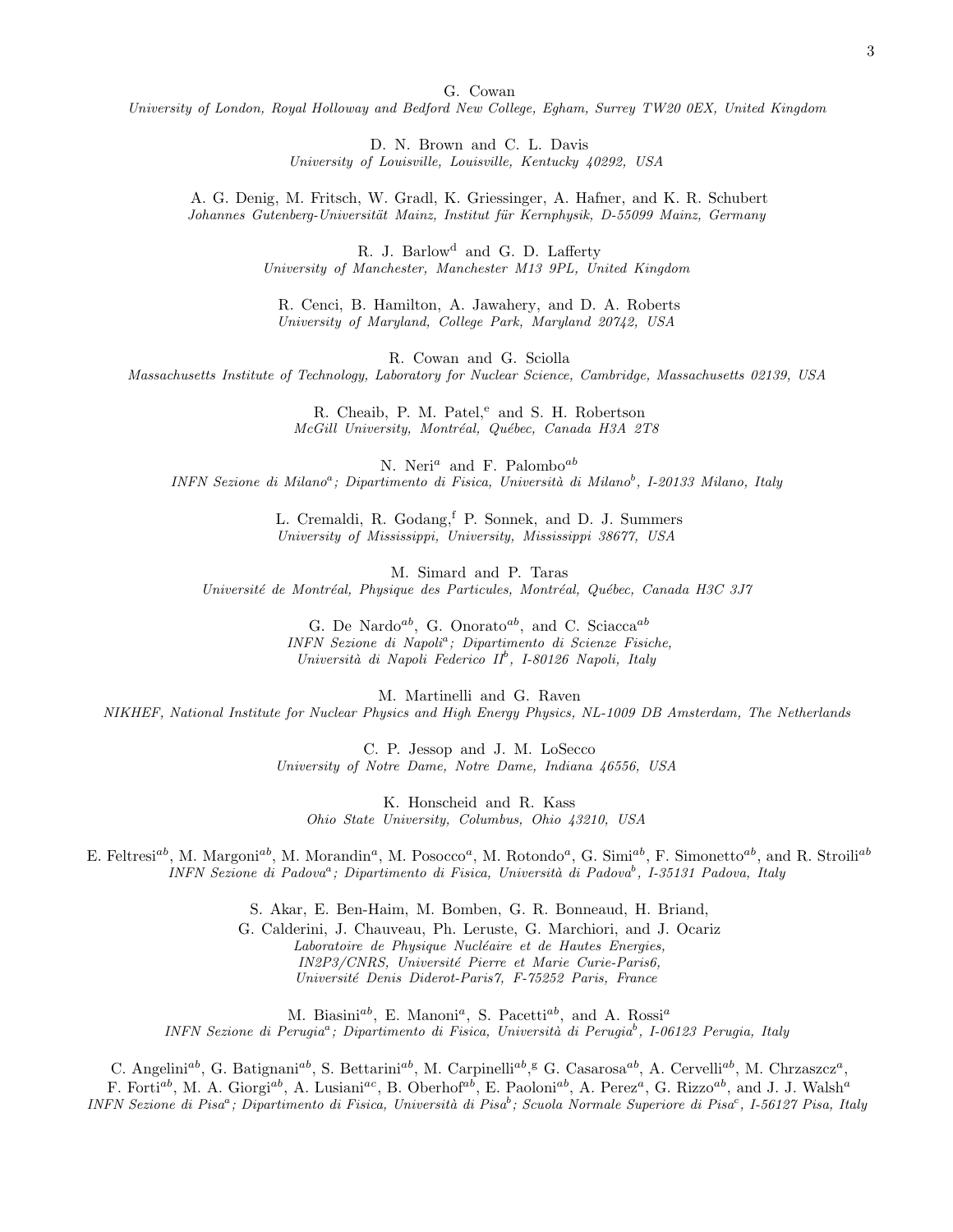D. Lopes Pegna, J. Olsen, and A. J. S. Smith Princeton University, Princeton, New Jersey 08544, USA

F. Anulli<sup>a</sup>, R. Faccini<sup>ab</sup>, F. Ferrarotto<sup>a</sup>, F. Ferroni<sup>ab</sup>, M. Gaspero<sup>ab</sup>, L. Li Gioi<sup>a</sup>, A. Pilloni<sup>ab</sup>, and G. Piredda<sup>a</sup> INFN Sezione di Roma<sup>a</sup>; Dipartimento di Fisica, Università di Roma La Sapienza<sup>b</sup>, I-00185 Roma, Italy

> C. Bünger, S. Dittrich, O. Grünberg, M. Hess, T. Leddig, C. Voß, and R. Waldi Universität Rostock, D-18051 Rostock, Germany

T. Adye, E. O. Olaiya, and F. F. Wilson Rutherford Appleton Laboratory, Chilton, Didcot, Oxon, OX11 0QX, United Kingdom

> S. Emery and G. Vasseur CEA, Irfu, SPP, Centre de Saclay, F-91191 Gif-sur-Yvette, France

D. Aston, D. J. Bard, C. Cartaro, M. R. Convery, J. Dorfan, G. P. Dubois-Felsmann, W. Dunwoodie, M. Ebert, R. C. Field, B. G. Fulsom, M. T. Graham, C. Hast, W. R. Innes, P. Kim, D. W. G. S. Leith, D. Lindemann, S. Luitz, V. Luth, H. L. Lynch, D. B. MacFarlane, D. R. Muller, H. Neal, M. Perl, <sup>e</sup> T. Pulliam, B. N. Ratcliff, A. Roodman, A. A. Salnikov, R. H. Schindler, A. Snyder, D. Su, M. K. Sullivan, J. Va'vra, W. J. Wisniewski, and H. W. Wulsin SLAC National Accelerator Laboratory, Stanford, California 94309 USA

> M. V. Purohit, R. M. White,<sup>h</sup> and J. R. Wilson University of South Carolina, Columbia, South Carolina 29208, USA

A. Randle-Conde and S. J. Sekula Southern Methodist University, Dallas, Texas 75275, USA

M. Bellis, P. R. Burchat, and E. M. T. Puccio Stanford University, Stanford, California 94305-4060, USA

M. S. Alam and J. A. Ernst State University of New York, Albany, New York 12222, USA

R. Gorodeisky, N. Guttman, D. R. Peimer, and A. Soffer Tel Aviv University, School of Physics and Astronomy, Tel Aviv, 69978, Israel

> S. M. Spanier University of Tennessee, Knoxville, Tennessee 37996, USA

J. L. Ritchie, R. F. Schwitters, and B. C. Wray University of Texas at Austin, Austin, Texas 78712, USA

J. M. Izen and X. C. Lou University of Texas at Dallas, Richardson, Texas 75083, USA

F. Bianchi<sup>ab</sup>, F. De Mori<sup>ab</sup>, A. Filippi<sup>a</sup>, and D. Gamba<sup>ab</sup> INFN Sezione di Torino<sup>a</sup>; Dipartimento di Fisica, Università di Torino<sup>b</sup>, I-10125 Torino, Italy

L. Lanceri<sup>ab</sup> and L. Vitale<sup>ab</sup> INFN Sezione di Trieste<sup>a</sup>; Dipartimento di Fisica, Università di Trieste<sup>b</sup>, I-34127 Trieste, Italy

> F. Martinez-Vidal, A. Oyanguren, and P. Villanueva-Perez IFIC, Universitat de Valencia-CSIC, E-46071 Valencia, Spain

J. Albert, Sw. Banerjee, A. Beaulieu, F. U. Bernlochner, H. H. F. Choi, G. J. King, R. Kowalewski, M. J. Lewczuk, T. Lueck, I. M. Nugent, J. M. Roney, R. J. Sobie, and N. Tasneem

University of Victoria, Victoria, British Columbia, Canada V8W 3P6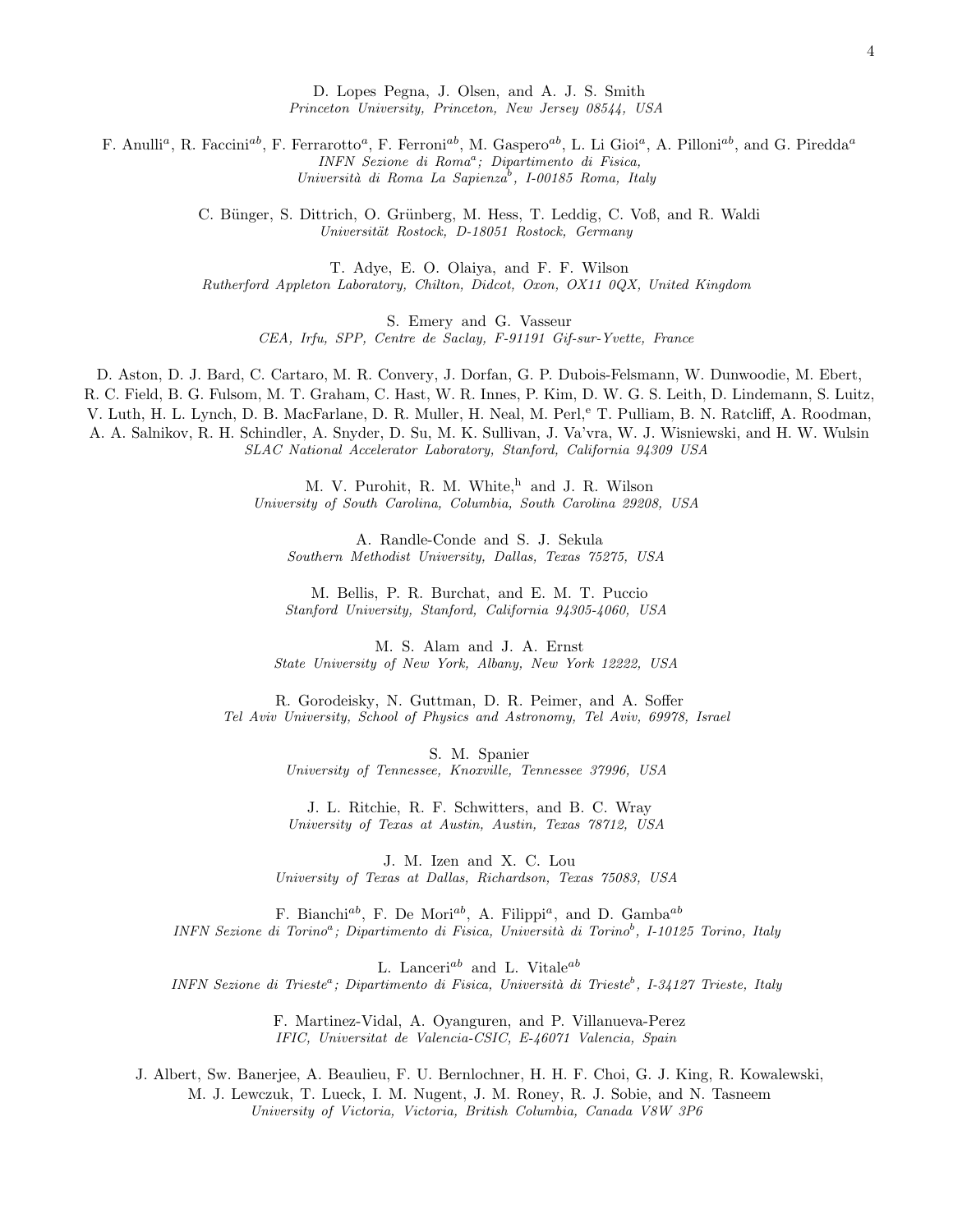T. J. Gershon, P. F. Harrison, and T. E. Latham

Department of Physics, University of Warwick, Coventry CV4 7AL, United Kingdom

H. R. Band, S. Dasu, Y. Pan, R. Prepost, and S. L. Wu

University of Wisconsin, Madison, Wisconsin 53706, USA

(The BABAR Collaboration)

We present Dalitz plot analyses for the decays of B mesons to  $D^{-}D^{0}K^{+}$  and  $\overline{D}^{0}D^{0}K^{+}$ . We report the observation of the  $D_{s1}^*(2700)^+$  resonance in these two channels and obtain measurements of the mass  $M(D_{s1}^*(2700)^+) = 2699_{-7}^{+14}$  MeV/ $c^2$  and of the width  $\Gamma(D_{s1}^*(2700)^+) = 127_{-19}^{+24}$  MeV, including statistical and systematic uncertainties. In addition, we observe an enhancement in the  $D^0 K^+$ invariant mass around 2350–2500 MeV/ $c^2$  in both decays  $B^0 \to D^- D^0 K^+$  and  $B^+ \to \overline{D}{}^0 D^0 K^+$ , which we are not able to interpret. The results are based on 429 fb<sup>-1</sup> of data containing  $471\times10^6$   $B\overline{B}$ pairs collected at the  $\Upsilon(4S)$  resonance with the BABAR detector at the SLAC National Accelerator Laboratory.

PACS numbers: 13.25.Hw, 14.40.Nd

## I. INTRODUCTION

In the  $B \to \overline{D}^{(*)}D^{(*)}K$  final states [1], where D is a  $D^0$  or a  $D^+$ ,  $D^*$  is a  $D^{*0}$  or  $D^{*+}$ , and K is a  $K^+$  or a  $K^0$ , we have the possibility to search for  $\overline{D}^{(*)}D^{(*)}$  resonances (charmonium or charmonium-like resonances) as well as  $D^{(*)}K$  resonances ( $c\bar{s}$  resonances). These final states have been useful in the past to determine properties of the  $D_{s1}(2536)$  and  $\psi(3770)$  mesons and of the  $X(3872)$  state at BABAR [2] and Belle [3, 4] as well as the  $D_{s1}^*(2700)^+$  meson at Belle [4]. These analyses, based on the studies of invariant mass distributions, were able to extract properties such as the mass, width, and spin of the resonances.

The analysis presented here gives useful information about  $c\bar{s}$  mesons present in these decays. Before 2003 only four  $c\bar{s}$  mesons were known and their properties were consistent with the predictions of potential models [5]. Since then the  $D_{s0}^*(2317)$  and  $D_{s1}(2460)$  states have been discovered by BABAR and CLEO [6] with widths and masses in disagreement with the expectations. The  $D_{s1}^*(2700)^+$  meson was discovered by BABAR decaying to  $\overrightarrow{DK}$  in inclusive  $e^+e^-$  interactions [7], and confirmed by Belle in the final state  $B^+ \to \overline{D}{}^0 D^0 K^+$  [4]. The LHCb experiment studied the  $D_{s1}^*(2700)^+$  meson in the  $D^+K_s^0$ and  $D^0 K^+$  final states [8] and obtained a more precise determination of its properties. The  $D_{s1}^*(2700)^+$  meson was also observed in inclusive  $e^+e^-$  interactions decaying

to  $D^*K$  [7]. An additional  $c\bar{s}$  state, the  $D^*_{sJ}(2860)^+$ , was discovered by BABAR decaying to  $DK$  and  $D*K$  [7], and confirmed by LHCb [8]. Recently, LHCb claimed that the structure at 2.86  $GeV/c^2$  was an admixture of spin-1 and spin-3 resonances [9]. Finally, the  $D_{sJ}(3040)^+$  meson was observed in the  $D^*K$  final state by BABAR [7].

In this study, we perform Dalitz plot analyses for the channels  $B^0 \to D^-D^0K^+$  and  $B^+ \to \overline{D}{}^0D^0K^+$  which contain only pseudo-scalar particles in the three-body decay. These Dalitz plot analyses allow the interferences between the different amplitudes which are present in the final states to be taken into account correctly. This is the first time that such Dalitz plot analyses have been performed for these decays.

### II. THE BABAR DETECTOR AND DATA SAMPLE

The data were recorded by the BABAR detector at the PEP-II asymmetric-energy  $e^+e^-$  storage ring operating at the SLAC National Accelerator Laboratory. We analyze the complete BABAR data sample collected at the  $\Upsilon(4S)$  resonance corresponding to an integrated luminosity of 429 fb<sup>-1</sup> [10], giving  $N_{B\overline{B}} = (470.9 \pm 0.1 \pm 2.8) \times 10^6$  $B\overline{B}$  pairs produced, where the first uncertainty is statistical and the second systematic.

The BABAR detector is described in detail elsewhere [11]. Charged particles are detected and their momenta measured with a five-layer silicon vertex tracker and a 40-layer drift chamber in a 1.5 T axial magnetic field. Charged particle identification is based on the measurements of the energy loss in the tracking devices and of the Cherenkov radiation in the ring-imaging detector. The energies and locations of showers associated with photons are measured in the electromagnetic calorimeter. Muons are identified by the instrumented magnetic-flux return, which is located outside the magnet.

We employ a Monte Carlo simulation to study the relevant backgrounds and estimate the selection efficiencies.

<sup>a</sup> Now at: University of Tabuk, Tabuk 71491, Saudi Arabia

 $^{\rm b}$  Also at: Università di Perugia, Dipartimento di Fisica, I-06123 Perugia, Italy

c Now at: Laboratoire de Physique Nucléaire et de Hautes Energies, IN2P3/CNRS, F-75252 Paris, France

 $^{\rm d}$  Now at: University of Huddersfield, Huddersfield HD1 3DH, UK <sup>e</sup> Deceased

<sup>f</sup> Now at: University of South Alabama, Mobile, Alabama 36688, USA

 $\,$ g Also at: Università di Sassari, I-07100 Sassari, Italy

 $^{\rm h}$  Now at: Universidad Técnica Federico Santa Maria, 2390123 Valparaiso, Chile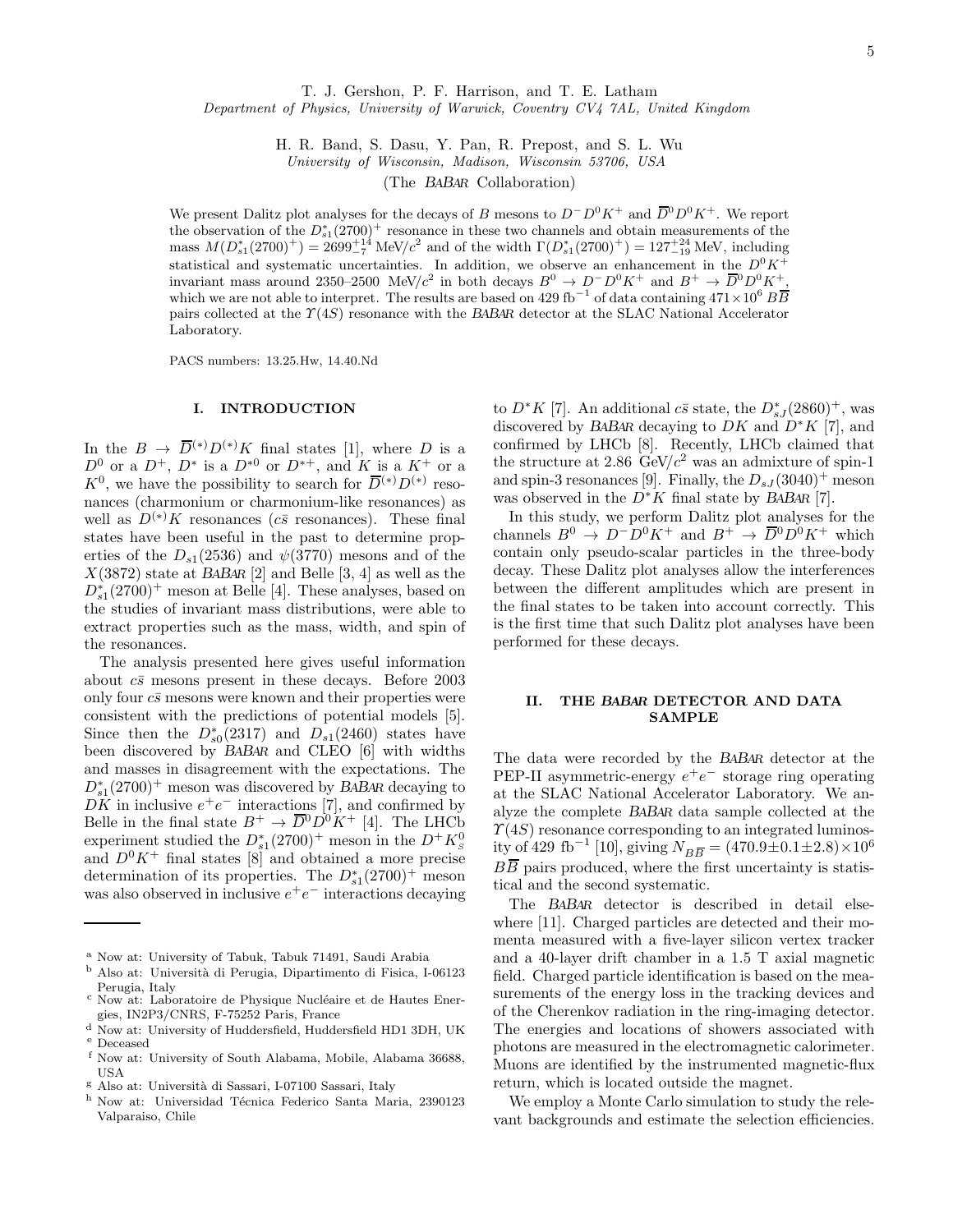We use EVTGEN  $[12]$  to model the kinematics of B mesons and JETSET [13] to model continuum processes,  $e^+e^- \rightarrow q\overline{q}$   $(q=u,d,s,c)$ . The BABAR detector and its response to particle interactions are modeled using the GEANT4 [14] simulation package.

#### III. EVENT SELECTION AND SIGNAL YIELDS

The selection and reconstruction of  $B^0 \to D^-D^0K^+$  and  $B^+ \to \overline{D}{}^0 D^0 K^+$ , along with 20 other  $B \to \overline{D}{}^{(*)} D^{(*)} K$ modes, is described in Ref. [15]. We briefly summarize the selection criteria in this section. We reconstruct D mesons in the modes  $D^0 \to K^-\pi^+$ ,  $K^-\pi^+\pi^0$ ,  $K^-\pi^+\pi^-\pi^+$ , and  $D^+\to K^-\pi^+\pi^+$ . The B candidates are reconstructed by combining a D (representing either a  $D^-$  or a  $\overline{D}{}^0$ , a  $D^0$ , and a  $K^+$  candidate. For the mode  $B^+ \to \overline{D}{}^0 D^0 K^+$ , at least one of the  $D^0$  mesons is required to decay to  $K^-\pi^+$ . A mass-constrained kinematic fit is applied to the intermediate particles  $(D^0, D^+,$  $\pi^{0}$ ) to improve their momentum resolution and the resolution of the invariant masses of the studied resonances.

Two kinematic variables are used to isolate the Bmeson signal. The first variable is the beam-energysubstituted mass defined as

$$
m_{\rm ES} = \sqrt{\left(\frac{s/2 + \vec{p}_0 \cdot \vec{p}_B}{E_0}\right)^2 - |\vec{p}_B|^2},\tag{1}
$$

where  $\sqrt{s}$  is the  $e^+e^-$  center-of-mass energy. For the momenta in the laboratory frame,  $\vec{p}_0$ ,  $\vec{p}_B$ , and the energy,  $E_0$ , the subscripts 0 and B refer to the  $e^+e^-$  system and the reconstructed B meson, respectively. The other variable is  $\Delta E$ , the difference between the reconstructed energy of the  $B$  candidate and the beam energy in the  $e^+e^$ center-of-mass frame. Signal events have  $m_{ES}$  compatible with the known B-meson mass [16] and  $\Delta E$  compatible with 0 MeV, within their respective resolutions.

For the modes  $B^0 \to D^- D^0 K^+$  and  $B^+ \to \overline{D}{}^0 D^0 K^+$ , we obtain 1.1 and 1.3 B candidates per event on average, respectively. If more than one candidate is selected in an event, we retain only the one with the smallest value of  $|\Delta E|$ . According to Monte Carlo studies, this criterion finds the correct candidate, when present in the candidate list, in more than 95% of the cases for the two final states. We keep only events with  $|\Delta E| < 10 - 14$  MeV depending on the  $D$  final state [15].

In order to obtain the signal and background yields, fits are performed on the  $m_{ES}$  distributions, as described in detail in Ref. [15]. The probability density function (PDF) of the signal is determined from Monte Carlo samples. A Crystal Ball function [17] (Gaussian PDF modified to include a power-law tail on the low side of the peak) is used to describe the signal. The background contribution is the sum of cross-feed events and combinatorial background. The cross-feed background to a mode consists of all incorrectly reconstructed  $B \to \overline{D}^{(*)}D^{(*)}K$ events. The ratio of cross-feed events to signal events is

11% for  $B^0 \to D^-D^0K^+$  and 17% for  $B^+ \to \overline{D}{}^0D^0K^+$ . The cross-feed events are described by the sum of an AR-GUS function [18] and a Gaussian function, where the latter allows us to take into account the cross-feed events peaking in the signal region. For both modes, the Gaussian part represents a negligible contribution to the total cross feed. Since the fit for the yield for one channel uses as input the branching fractions from other channels, an iterative procedure using the 22  $B \to \overline{D}^{(*)}D^{(*)}K$ modes is employed [15]. The combinatorial background events are described by the sum of an ARGUS function and a Gaussian function, reflecting the fact that a small fraction of events peaks in the signal region (coming for example from  $\overline{D}D^0K^+$  events where one of the  $D$  mesons is not decaying to a studied mode). The fits performed on the  $m_{ES}$  distributions using the sum of the PDFs for the signal and for the background are shown in Fig. 1. We obtain  $635 \pm 47$  and  $901 \pm 54$  signal events for  $B^0 \to D^-D^0K^+$  and  $B^+ \to \overline{D}{}^0D^0K^+$ , respectively [15].

We impose an additional condition to enhance the purity for the Dalitz plot analysis. We require  $5.275 <$  $m_{\text{ES}} < 5.284 \,\text{GeV}/c^2$ , obtaining a total number of 1470 events with a signal purity of  $(38.6 \pm 2.8 \pm 2.1)\%$  for  $B^0 \rightarrow$  $D^{\dagger}D^0K^{\dagger}$  and obtaining a total of 1894 events with a signal purity of  $(41.6 \pm 2.5 \pm 3.1)\%$  for  $B^+ \rightarrow \overline{D}{}^0 D^0 K^+$ , where the first uncertainties are statistical and the second systematic.

#### IV. DALITZ PLOT ANALYSES

#### A. Method

We use an isobar model formalism to perform the Dalitz plot analysis [19]. The decays are described by a sum of amplitudes representing nonresonant and resonant contributions:

$$
\mathcal{M} = \sum_{i} c_i A_i,\tag{2}
$$

where the  $c_i \equiv \rho_i e^{i\phi_i}$  are complex coefficients of modulus  $\rho_i \equiv |c_i|$  and phase  $\phi_i$ . The quantities  $A_i$  are complex amplitudes and can be written as:

$$
A_i = D_i \times T_i(\Omega),\tag{3}
$$

where  $D_i$  represents the dynamical function describing the  $i^{\text{th}}$  intermediate resonance, and  $T_i(\Omega)$  represents the angular distribution of the final state particles as a function of the solid angle  $\Omega$ . For nonresonant events, we have  $A_i = 1$ . The quantity  $D_i$  is parameterized by a Breit-Wigner function, whose expression for a resonance  $r \rightarrow AB$  is given by:

$$
D = \frac{F_B F_r}{M_r^2 - M_{AB}^2 - i \Gamma_{AB} M_r},\tag{4}
$$

where  $F_B$  and  $F_r$  are the Blatt-Weisskopf damping factors for the B meson and for the resonance,  $M_r$  is the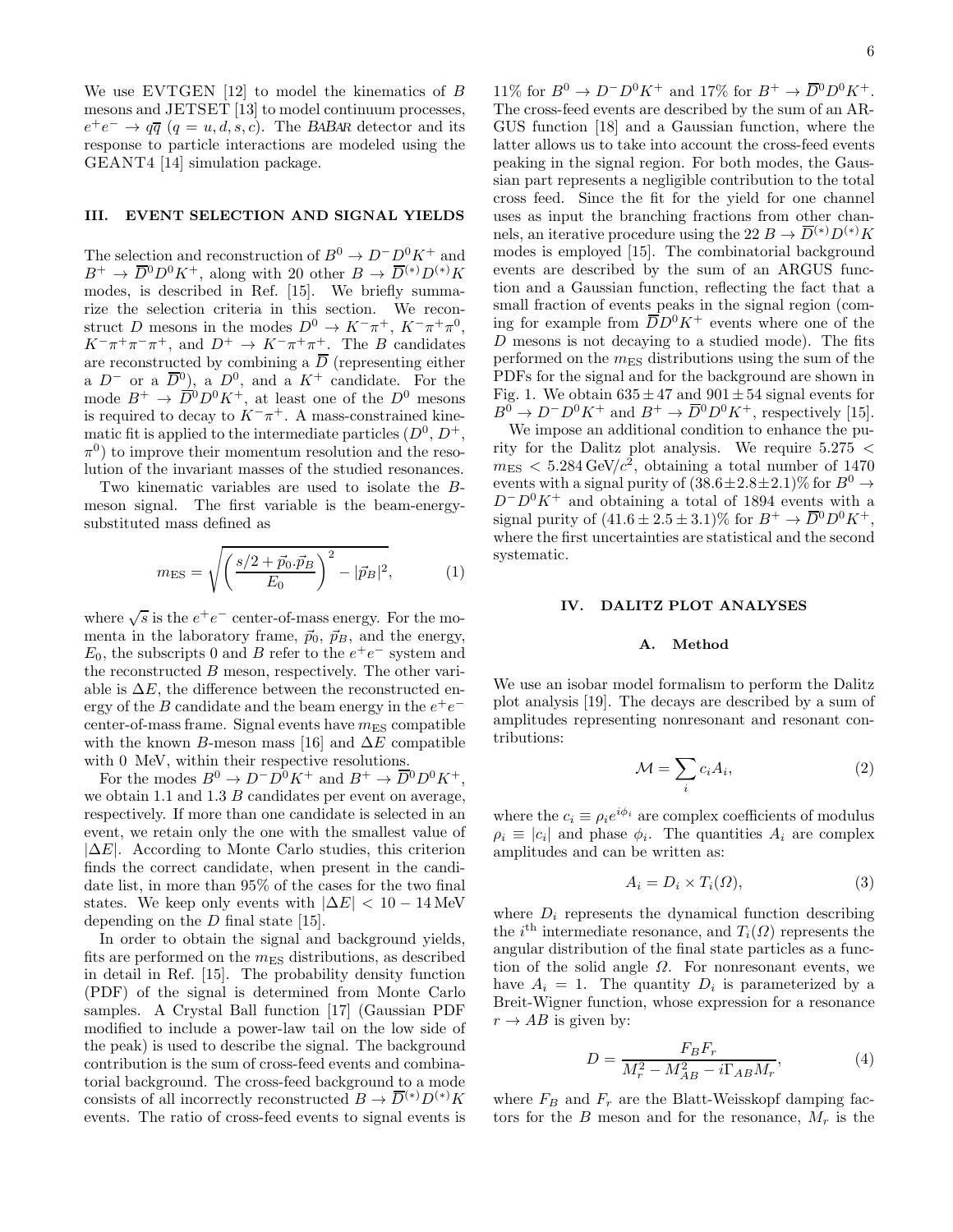

FIG. 1. Fits of the  $m_{ES}$  data distributions [15] for the modes  $B^0 \to D^- D^0 K^+$  (top) and  $B^+ \to \overline{D}{}^0 D^0 K^+$  (bottom). Points with statistical errors are data events, the red dashed line represents the signal PDF, the blue dashed line represents the background PDF, and the black solid line shows the total PDF. The vertical lines indicate the signal region used in the rest of the analysis.

mass of the resonance,  $M_{AB}$  the invariant mass of the system AB, and  $\Gamma_{AB}$  its mass-dependent width. The expression for the mass-dependent width is:

$$
\Gamma_{AB} = \Gamma_r \left(\frac{p_{AB}}{p_r}\right)^{2J+1} \left(\frac{M_r}{M_{AB}}\right) F_r^2,\tag{5}
$$

where  $\Gamma_r$  and J are the width and the spin of the resonance. The quantity  $p_{AB}$  is the momentum of either daughter in the  $AB$  rest frame, and  $p_r$  is the value of  $p_{AB}$  when  $M_{AB} = M_r$ . The resonances we study here have a natural width large enough and we can ignore the effect of the detector resolutions.

The exact expressions of the Blatt-Weisskopf factors [20] are given in Ref. [21] and depend on the momenta of the particles involved, on the spin of the resonance, and on the radius of the Blatt-Weisskopf barrier. For the B meson and for the intermediate resonance, we use a radius of  $1.5 \,\text{GeV}^{-1}$ . The angular term  $T_i(\Omega)$  is also given in Ref. [21] and depends on the masses of the particles involved in the reaction as well as on the spin of the intermediate resonance.

We extract the complex amplitudes present in the data (from their modulus  $\rho_i$  and phase  $\phi_i$ ), and the mass and

width of the  $D_{s1}^*(2700)^+$  resonance. To obtain these parameters, we perform an unbinned maximum likelihood fit where the likelihood function for the event  $n$  can be written as:

$$
\mathcal{L}_n = p \times \varepsilon_i(m_1^2, m_2^2) \times \frac{|\mathcal{M}|^2}{\int |\mathcal{M}|^2 \varepsilon(m_1^2, m_2^2) dm_1^2 dm_2^2} + (1 - p) \times \frac{B(m_1^2, m_2^2)}{\int B(m_1^2, m_2^2) dm_1^2 dm_2^2},
$$
(6)

where  $|\mathcal{M}|^2 = \sum_{i,j} c_i c_j^* A_i A_j^*$  is calculated for the event n. In this expression,  $m_1$  and  $m_2$  represent the invariant mass of  $\overline{D}D^0$  and  $D^0K^+$  for the event n. The quantity p corresponds to the purity of the signal. The function  $\varepsilon(m_1^2, m_2^2)$  is the efficiency across the Dalitz plot, and the function  $B(m_1^2, m_2^2)$  represents the background in the Dalitz plot. The integrals are computed using Monte Carlo events: since we use varying resonance parameters, the integration is performed at each minimization step. We minimize the total negative log likelihood:

$$
\mathcal{F} = \sum_{n} -2 \times \log(\mathcal{L}_n),\tag{7}
$$

where the index  $n$  represents a particular event and the sum is performed over the total number of events. We compare the different fits using  $\Delta \mathcal{F} = \mathcal{F} - \mathcal{F}_{nominal}$ , where  $F$  is the value of the total negative log likelihood for a given fit and  $\mathcal{F}_{nominal}$  is this value for the nominal fit defined below. We are sensitive only to relative moduli and phases, which means we are free to fix one modulus and one phase. We choose the  $D_{s1}^*(2700)^+$ resonance as the reference amplitude with assignments  $|c_{D_{s1}^*(2700)^+}|=1$  and  $\phi_{D_{s1}^*(2700)^+}=0$ .

A Monte Carlo simulation is performed using the fit results, and is superimposed on the data in the Dalitz plot or on invariant mass projections. In addition to the value of F, we compute the quantity  $\chi^2/n_{\text{dof}}$ , where  $n_{\text{dof}}$ is the number of degrees of freedom, computed as the number of bins in the Dalitz plot minus the number of free parameters in the fit. We use an adaptative size of the bins so that each bin contains at least 15 events to get an approximately Gaussian behavior.

The fit fraction for each amplitude is defined as:

$$
f_i = \frac{|c_i|^2 \int |A_i|^2 dm_1^2 dm_2^2}{\sum_{j,k} c_j c_k^* \int A_j A_k^* dm_1^2 dm_2^2}.
$$
 (8)

The fit fractions do not necessarily add up to 1, due to the interferences that can take place between the different final states. The errors on the fit fractions are evaluated by propagating the full covariance matrix obtained from the fit.

The initial values of the parameters are randomized inside their bounds and 250 different fits are performed with these randomized initial values. We choose the fit which presents the smallest value of the total negative log likelihood  $F$ , which allows us to avoid local minima and to obtain the global minimum of the negative log likelihood.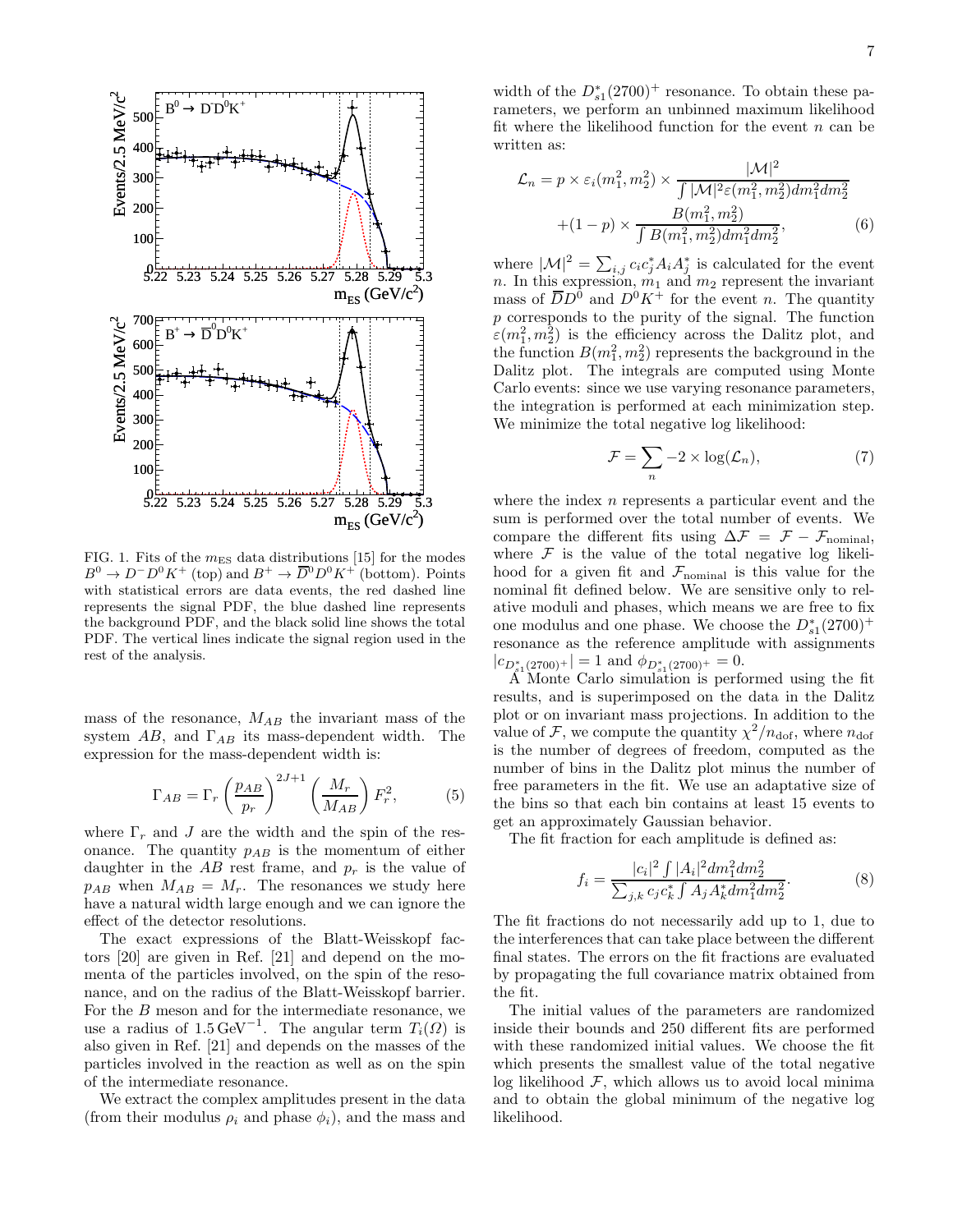## B. Efficiency and background determination

As seen in Eq. (6), the efficiency variation over the Dalitz plot needs to be parameterized. We employ Monte Carlo simulations of the signal events for each reconstructed D decay for the modes  $B^0 \to D^-D^0K^+$  and  $B^+ \to \overline{D}{}^0 D^0 K^+$ . The signal density is simulated as being constant over the Dalitz plot. We divide the Dalitz plot in bins of size  $0.36 \times 0.53 \, (\text{GeV}^2/c^4)^2$ . For each twodimensional bin, we divide the number of simulated signal events after selection and reconstruction by the generated number of events. We combine neighboring bins with low statistics so that each bin has more than ten simulated events after the reconstruction. We obtain a mapping of the efficiency for each reconstructed  $D$  mode, and combine these mappings by weighting them together according to the D secondary branching fractions.

To obtain the function  $\varepsilon(m_1^2, m_2^2)$  of Eq. (6), we use a bilinear two-dimensional interpolation method applied on the global efficiency mapping. The interpolation makes use of the four values from the bins around a given mass coordinate to compute the efficiency. At the edge of the mapping, we use the value of the bin without interpolation to avoid bias toward a null efficiency.

The background distribution in the Dalitz plot is described by the function  $B(m_1^2, m_2^2)$  of Eq. (6). We observe that the Monte Carlo simulation reproduces correctly the data by comparing events in the  $m_{ES}$  sideband  $(m_{ES} < 5.26 \,\text{GeV}/c^2)$  between the data and the simulation. We therefore employ a Monte Carlo simulation of background events, using the same reconstruction and selection as in the data. We obtain a distribution of the background in the Dalitz plot using bins of size  $0.27 \times 0.37 \, (\text{GeV}^2/c^4)^2$ . The distribution of the background includes the contribution from the combinatorial background (including the background which peaks in the signal region), and we check that the small proportion of cross-feed events has a similar distribution as the background in the Dalitz plot. The background distribution is interpolated with a bilinear two-dimensional method to get the value at any coordinate.

#### C. Fits of the Dalitz plots

The Dalitz plots for  $B^0 \rightarrow D^-D^0K^+$  and  $B^+ \rightarrow$  $\overline{D}{}^0D^0K^+$  are shown in Fig. 2. The known amplitudes that could give a contribution in the Dalitz plot for both modes are:

- nonresonant events,
- the  $D_{s1}^*(2700)^+$  meson, and
- the  $D_{s2}^*(2573)^+$  meson, which can decay to  $D^0 K^+$ , but has not been observed in  $B \to \overline{D}^{(*)} D K$  decays.

The  $D_{sJ}^*(2860)^+$  state decays also to  $D^0K^+$  but is not included in the nominal fit. Furthermore, for the mode

 $B^+ \to \overline{D}{}^0 D^0 K^+$ , additional contributions from charmonium states are possible, and are included in the fit:

- the  $\psi(3770)$  meson, and
- the  $\psi(4160)$  meson.

The  $\chi_{c2}(2P)$ ,  $\psi(4040)$ , and  $\psi(4415)$  mesons can also decay to  $\overline{D}{}^0 D^0$ . However they are not included in the nominal fit, and are treated separately. In the following fits, the masses and widths of the resonances are fixed to their world averages [16], except for the  $D_{s1}^*(2700)^+$  where the parameters are free to vary. The spin of this resonance is assumed to be 1.



FIG. 2. Distributions of the data for the Dalitz plot for  $B^0 \to$  $D^{-}D^{0}K^{+}$  (top) and  $B^{+} \to \overline{D}{}^{0}D^{0}K^{+}$  (bottom), where each dot represents a B candidate.

#### 1. Preliminary fits

We start by a fit to the Dalitz plot with the previously listed amplitudes in the decays  $B^0 \rightarrow D^-D^0K^+$  and  $B^+ \to \overline{D}^0 D^0 K^+$ . The projections on the  $D^0 K^+$  invariant mass are shown in Fig. 3 (no nonresonant component is included for  $B^+ \to \overline{D}{}^0 D^0 K^+$  as explained below). We see clearly in both cases that the fits are not satisfactory, with values of  $\chi^2/n_{\text{dof}}$  (of  $\Delta \mathcal{F}$ ) equal to  $82/48$  (36) and 265/51 (223) for  $B^0 \to D^-D^0K^+$  and  $B^+ \rightarrow \overline{D}{}^0 D^0 K^+$ , respectively. In particular, we see that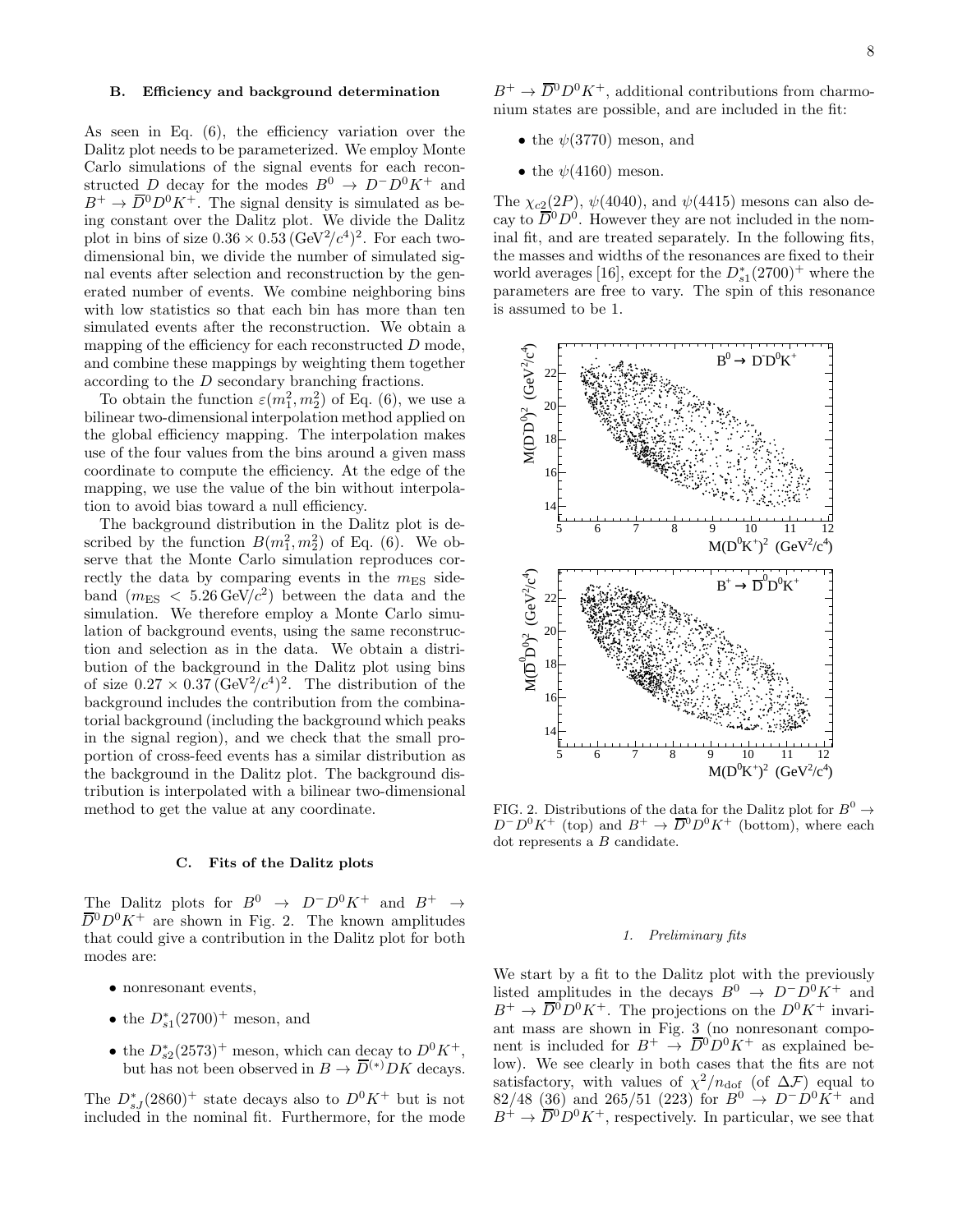the  $D^0 K^+$  region between 2350 and 2500 MeV/ $c^2$  is not well described, especially for  $B^+ \to \overline{D}{}^0 D^0 K^+$ . This region corresponds to the threshold in the  $D^0 K^+$  phase space. The Belle experiment has also reported this enhancement of data with respect to the background in the study of the  $B^+ \to \overline{D}{}^0 D^0 K^+$  decay mode [4].

## 2.  $D^0 K^+$  low-mass excess

We check that the enhancement is due to the signal and not the background using two methods to subtract the background. The first method consists of dividing the  $D^0 K^+$  invariant mass range into  $20 \text{ MeV}/c^2$  slices and fitting the  $m_{ES}$  distribution in each slice. The signal contribution is extracted from the fit, and plotted as a function of mass to obtain a background subtracted  $D^0 K^+$  invariant mass distribution. The second method is based on the use of the sPlot technique [22], which allows the subtraction of the background in the invariant mass distribution using other uncorrelated variables so that the signal is kept with the correct statistical significance for the variable to be plotted. The sPlot technique uses the results of the  $m_{ES}$  fit described in Sec. III (yields and covariance matrix) and the PDFs of this fit to compute an event-by-event weight for the signal and background categories. We obtain a  $D^0 K^+$  invariant mass distribution free of background by applying the *sPlot* weight to each event. Using these two methods of background subtraction, we observe that the enhancement at low mass is present in the  $D^0 K^+$  invariant mass distributions for both modes, proving that it originates from  $B \to \overline{D}D^0K^+$  final states.

We verify that this effect cannot be explained by the reflection of a known resonance. A reflection could originate from cross-feed events. If one of the cross-feed modes of the mode of interest contains a resonance, then this resonance can appear as a structure in the mode of interest, with a smaller magnitude and a shifted mass. As noted earlier, we observe that the cross feed is small for the modes  $B^0 \to D^-D^0K^+$  and  $B^+ \to \overline{D}{}^0D^0K^+$ . We use simulations of  $B \to \overline{D}D_{s1}(2536)$ , followed by  $D_{s1}(2536) \rightarrow D^*K$ , using the branching fractions from Ref. [2] to estimate the possible pollution from these cross-feed modes. We observe that this source of pollution is negligible and cannot explain the enhancement. We also make use of simulations of the cross-feed processes  $B \to \overline{D}D_{s1}^*(2700)^+$ , followed by  $D_{s1}^*(2700)^+ \to$  $D^{(*)}K$ , but we observe that these modes give almost no contribution to  $B^0 \to D^-D^0K^+$  and  $B^+ \to \overline{D}{}^0D^0K^+$ . In conclusion, no reflection seems to explain the enhancement seen at low mass in the  $D^0 K^+$  invariant mass distributions.

This excess at low mass could be explained by an additional resonance, although none is expected in this mass range. To test this hypothesis, we refit the data adding the PDF of a scalar resonance with mass and width that are free to float. The quality of the fits im-

proves after the addition of the scalar, with values of  $\chi^2/n_{\text{dof}}$  (of  $\Delta \mathcal{F}$ ) equal to 58/44 (-2) and 90/49 (-1) for  $B^0 \to D^-D^0K^+$  and  $B^+ \to \overline{D}{}^0D^0K^+$ , respectively. The fit for  $B^0 \to D^-D^0K^+$  returns a mass and width of the scalar of  $2412 \pm 16$  MeV/ $c^2$  and  $163 \pm 64$  MeV and for  $B^+ \to \overline{D}{}^0 D^0 K^+$  of  $2453 \pm 20$  MeV/ $c^2$  and  $283 \pm 45$  MeV, respectively (statistical uncertainties only). These two results are not incompatible (∼1.5σ difference for both mass and width, where  $\sigma$  is the standard deviation), but the assumption of such a wide resonance at this mass would be speculative. We also try fits with a wide virtual resonance below the  $D^0 K^+$  threshold, but these fits yield widths with uncertainties that are larger than the corresponding central values. Thus it is not possible to conclude that a real scalar resonance contributes to the  $B \to \overline{D}D^0 K^+$  decays. The excess at low mass, although evident, lacks enough statistics to draw definitive conclusions about its nature. In consequence, since the excess at low  $D^0 K^+$  mass in this data is not understood, we use an arbitrary function to describe it.

This function is chosen to be an exponential starting at the  $D^0K^+$  mass threshold. The exponential function takes the form  $A_{\text{Expo}} = e^{-\alpha(m_2^2 - m_2^2 + \text{hr})}$  where  $A_{\text{Expo}}$  is the amplitude from Eq. (3),  $\alpha$  is a free parameter,  $m_2$  the  $D^0 K^+$  invariant mass of the event, and  $m_{2\text{ thr}}$  the mass threshold, corresponding to the sum of the  $D^0$  and  $K^+$ masses. Another approach, introduced in Ref. [23], consists of integrating an exponential contribution as part of the nonresonant amplitude, assuming that the nonresonant amplitude is not necessarily constant over the Dalitz plot.

## 3. Nominal fits

For  $B^0 \to D^-D^0K^+$ , the nominal content of the fit includes the nonresonant, the  $D_{s1}^*(2700)^+$ , the  $D_{s2}^*(2573)^+$ , and the exponential amplitudes, which makes a total of nine free parameters in the fit. For  $B^+ \to \overline{D}{}^0 D^0 K^+$  the fits are not improved when adding the nonresonant component, so we use for the nominal content of the fit the  $D_{s1}^*(2700)^+$ , the  $D_{s2}^*(2573)^+$ , the  $\psi(3770)$ , the  $\psi(4160)$ , and the exponential amplitudes. This fit has a total of eleven free parameters.

As stated above, the final fits for  $B^0 \to D^- D^0 K^+$  and  $B^+ \to \overline{D}{}^0 D^0 K^+$  are each chosen from among 250 fits with randomized initial values of the fit parameters. For  $B^0 \to D^-D^0K^+$ , we observe that the majority of the fits (60%) converge to the exact same values of the set of fitted parameters, which we choose as our nominal fit. However a proportion of fits (23%) converges to a slightly lower value of  $\mathcal F$  with a sum of fit fractions (Eq. (8)) greater than 250%. This large sum of fractions, which is unlikely to be physical, originates from large interference between the nonresonant and the exponential contributions, which are both ad hoc amplitudes. These fits return values of the parameter related to the resonances very close to those of the nominal fit: these differences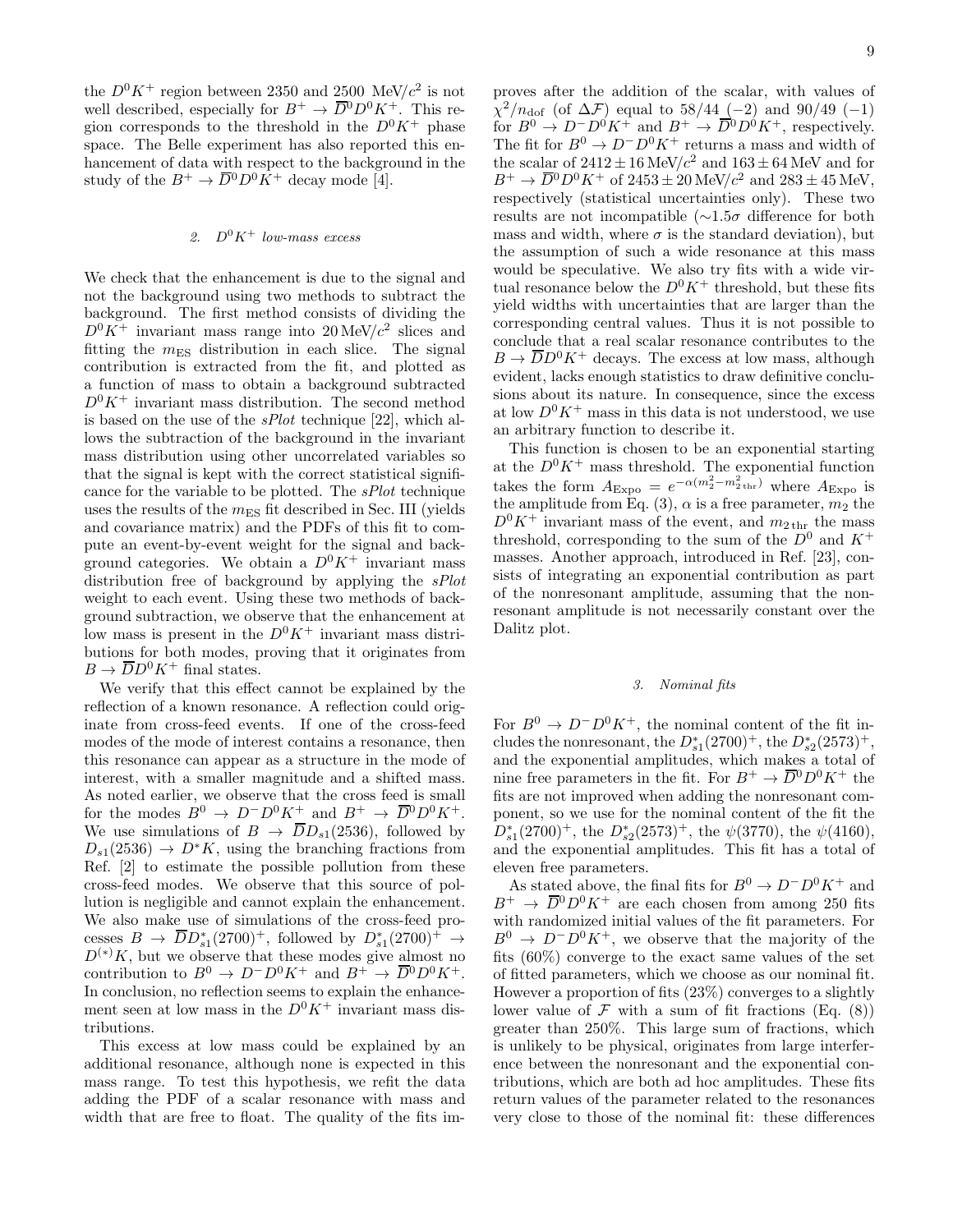

FIG. 3. Projections of the Dalitz plot on the  $D^0 K^+$  axis for the data (dots) and for the result of the preliminary fit (total histogram) for the modes  $B^0 \to D^- D^0 K^+$  (left) and  $B^+ \to \overline{D}^0 D^0 K^+$  (right). The fit includes the background (plain yellow histogram), the nonresonant (vertical-hatched blue histogram), the  $D_{s1}^*(2700)^+$  (red histogram), and the  $D_{s2}^*(2573)^+$  (plain dark gray histogram) amplitudes. For  $B^+ \to \overline{D}{}^0 D^0 K^+$ , the additional charmonium contributions consist of the  $\psi(3770)$ (horizontal-hatched light blue histogram) and the  $\psi(4160)$  (plain light gray histogram) amplitudes.

are taken into account in the calculation of the systematic uncertainties. Moreover, we find a local minimum for 3% of the fits with  $\Delta \mathcal{F} = 1$ , which we account for in the systematic uncertainties. We observe that 5% of the fits have  $\Delta \mathcal{F} > 20$ . For  $B^+ \to \overline{D}{}^0 D^0 K^+$ , one third of the 250 fits converge to the global minimum, chosen as our nominal fit. We observe four local minima, representing a proportion of 42% of the fits, situated at  $\Delta \mathcal{F} < 4$  of the global minimum. Since these fits are close to the nominal one, we use them as a contribution to the systematic uncertainties for the parameters related to the resonances. We see that 10% of the fits have  $\Delta \mathcal{F} > 20$ , justifying the use of the procedure of randomizing the initial values of the parameters.

The nominal fit for  $B^0 \rightarrow D^-D^0K^+$  is shown in Fig. 4 and returns  $\chi^2/n_{\text{dof}} = 56/45$ . The nominal fit for  $B^+ \to \overline{D}{}^0 D^0 K^+$  is presented in Fig. 4, and gives  $\chi^2/n_{\text{dof}} = 86/48$ . The high value of the  $\chi^2/n_{\text{dof}}$  can be partly explained by some discrepancies between the data and our fit located mainly in the  $\psi(3770)$  region. We do not extract any information from this region, and we consider that the fit gives a satisfactory description of the data in other regions.

To assess the values found for  ${\mathcal F}$  for the nominal fit for each mode, we generate a large number of Monte Carlo samples based on the PDFs of the nominal fits with the statistics of the data, and fit these samples with the same method as in the data. We observe that the nominal values of F for the two modes are close  $(0.2\sigma)$ to the central values of the distributions of  $\mathcal F$  obtained from the Monte Carlo samples. Similarly to the data, the simulations show the presence of several local minima close to the global minimum.

Comparing the fit results before and after removing a resonance with fixed shape parameters allows us to translate directly the difference of negative log likelihood as a  $\chi^2$  distribution with two degrees of freedom (modulus and phase). A difference  $\Delta \mathcal{F}$  of 12 and 29 corresponds roughly to a statistical significance of  $3\sigma$  and  $5\sigma$ , respectively. This significance does not take into account the systematic uncertainties, and the final significance decreases after taking them into account. This property is used here to estimate the need for the  $D_{s2}^*(2573)^+$  and  $\psi(4160)$  resonances. In a first stage, we repeat the nominal fit without the  $D_{s2}^*(2573)^+$  amplitude. We observe that the minimum log likelihood increases with  $\Delta\mathcal{F}=16$ for  $B^0 \to D^-D^0K^+$  and  $\Delta \mathcal{F} = 5$  for  $B^+ \to \overline{D}{}^0D^0K^+$ , indicating that the presence of the  $D_{s2}^*(2573)^+$  resonance is significant in  $B^0 \to D^- D^0 K^+$ . Removing the  $\psi(4160)$ component from the Dalitz plot fit of  $B^+ \to \overline{D}{}^0 D^0 K^+$ gives  $\Delta \mathcal{F} = 23$ .

Adding an additional amplitude for either the  $D_{sJ}^*(2860)^+$  or the  $D_{sJ}(3040)^+$  resonance does not improve the fits (assuming a spin of 1 for these two states). For  $B^+ \to \overline{D}{}^0 D^0 K^+$ , adding a contribution for either the  $\chi_{c2}(2P)$ ,  $\psi(4040)$ , or  $\psi(4415)$  meson does not improve the fit to a significant level. None of the parameters changed by a statistically significant amount when adding to the fit these extra resonances and no systematic error is assigned to for these resonances.

## V. SYSTEMATIC UNCERTAINTIES

We consider several sources of systematic uncertainties in the fit parameters such as the moduli, the phases, the fit fractions, and the mass and width of the  $\hat{D}_{s1}^*(2700)^+$ . Tables I and II give the details of the systematic uncertainties.

To estimate a potential fit bias, we generate a large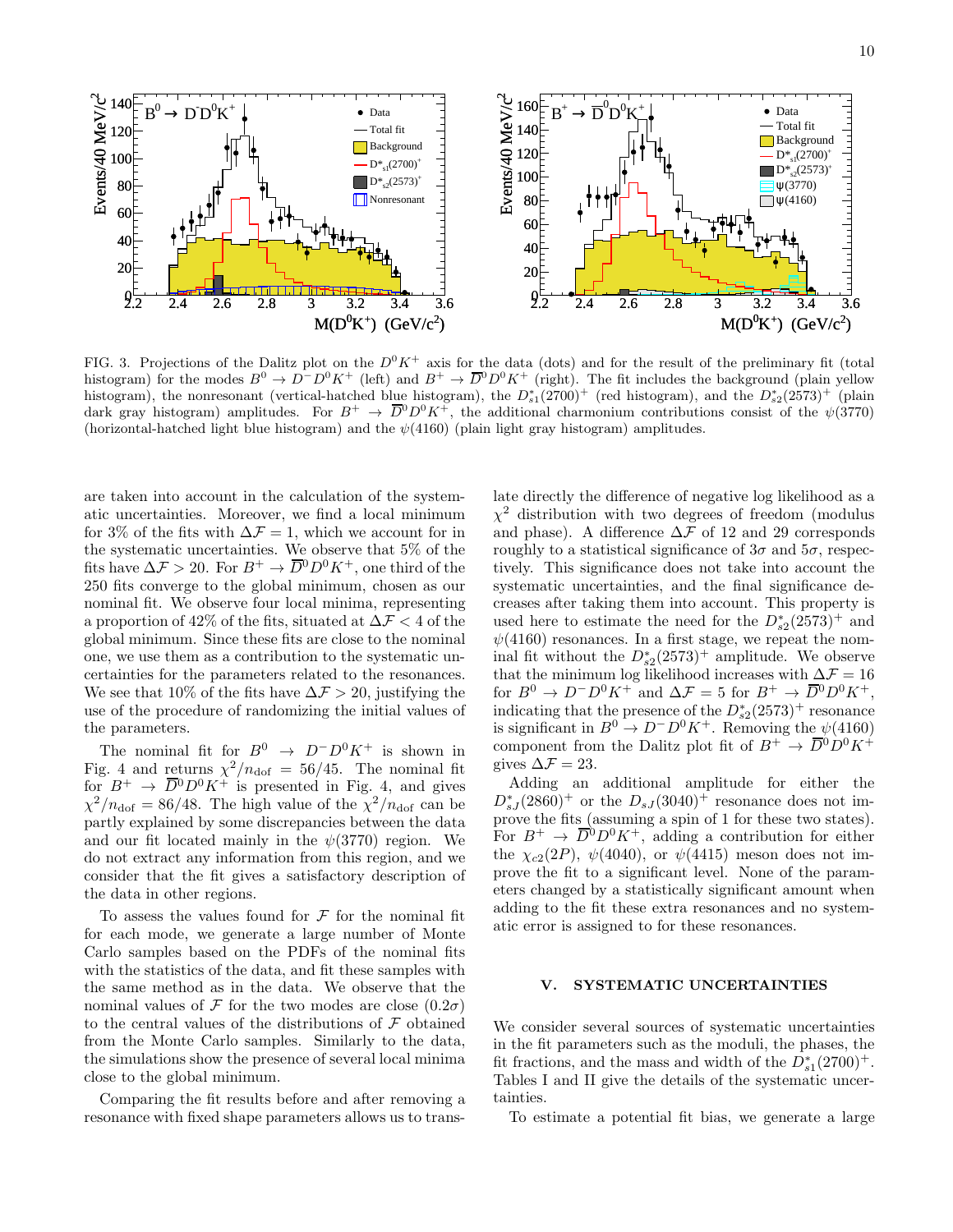

FIG. 4. Projections of the Dalitz plot on the three axes for the data (dots) and for the result of the nominal fit (total histogram) for the modes  $B^0 \to D^-D^0K^+$  (left) and  $B^+ \to \overline{D}{}^0D^0K^+$  (right). The fit includes the background (plain yellow histogram), the nonresonant (vertical-hatched blue histogram, present only for  $B^0 \to D^- D^0 K^+$ ), the  $D_{s1}^*(2700)^+$  (red histogram), the  $D_{s2}^*(2573)^+$  (plain dark gray histogram), and the exponential (cross-hatched green histogram) amplitudes. For  $B^+ \to \overline{D}^0 D^0 K^+$ , the additional charmonium contributions consist of the  $\psi(3770)$  (horizontal-hatched light blue histogram) and the  $\psi(4160)$  (plain light gray histogram) amplitudes.

number of Monte Carlo samples based on the nominal fits with the same statistics as in the data. We perform the Dalitz plot fit on these samples and extract the central value and uncertainty of each parameter. We obtain a distribution of the pull for each parameter, defined as the difference between the central value from a particular Monte Carlo sample and the nominal value, divided by the uncertainty in the fit value from the Monte Carlo sample. These distributions have a width compatible with 1 as expected, but their mean is observed to be shifted with respect to 0, which points toward fit biases that we correct for in our results. The systematic un-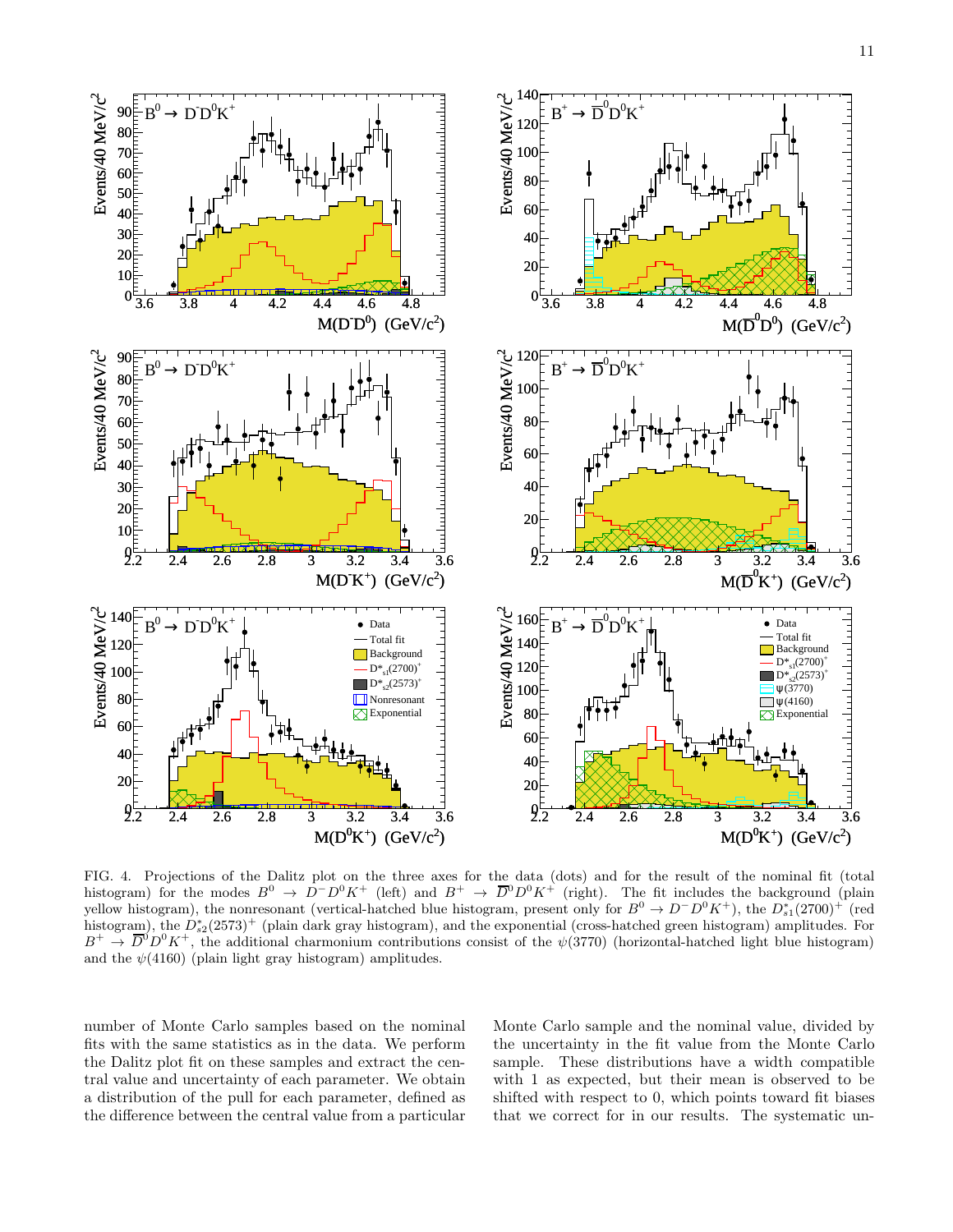TABLE I. Systematic uncertainties for  $B^0 \to D^- D^0 K^+$  in the moduli, in the phases (°), in the fractions (%), in the mass (MeV/c<sup>2</sup>) and the width (MeV) of the  $D_{s1}^*(2700)^+$ , and in  $\alpha$ , the parameter of the exponential function. The labels refer to systematic uncertainties related to the fit bias ("Bias"), efficiency interpolation ("Eff."), statistical uncertainty in efficiency ("Eff. II"), background knowledge ("Bkg"), Blatt-Weisskopf barrier ("BW"), low-mass description ("Low mass"),  $D_{s2}^*(2573)^+$ amplitude (" $D_{s2}^*$ "), and other minima ("Min."). The sign '—' means that no systematic uncertainty has been attributed to the specific parameter.

| Parameter                   | Value | <b>Bias</b> | Eff.                | Eff. II     | <b>Bkg</b>         | BW                 | Low              | $D_{s2}^*$     | Min.             | Total              |
|-----------------------------|-------|-------------|---------------------|-------------|--------------------|--------------------|------------------|----------------|------------------|--------------------|
|                             |       |             |                     |             |                    |                    | mass             |                |                  |                    |
| Modulus $D_{s2}^*(2573)^+$  | 0.031 | $\pm 0.001$ | $\theta$            | $\pm 0.001$ |                    | $0 \pm 0.001$      | $\theta$         | $\overline{0}$ | $\pm 0.001$      | $\pm 0.002$        |
| Modulus nonresonant         | 1.33  | $\pm 0.09$  | $\pm 0.03$          | $\pm 0.05$  | $+0.21$<br>$-0.33$ | $+0.39$<br>$-0.00$ | $\boldsymbol{0}$ | $+0.04$        |                  | $+0.46$<br>$-0.35$ |
| Modulus exponential         | 6.94  |             | $\pm 0.24 \pm 0.06$ | $\pm 0.19$  | $+0.12$<br>$-0.21$ | $+0.72$<br>$-0.20$ | $\theta$         | $+0.21$        |                  | $+0.82$<br>$-0.43$ |
| Phase $D_{s2}^*(2573)^+$    | 277   | $\pm 4$     | $\pm 1$             | $\pm 2$     | $\pm 2$            | $+0$<br>$-8$       | $+2$<br>$-0$     | $\theta$       | $+4$<br>$-0$     | $+6$<br>$-9$       |
| Phase nonresonant           | 287   | $\pm 2$     | $\theta$            | $\pm 1$     | $+9$<br>$-6$       | $+2$<br>$-14$      | $\theta$         | $\theta$       |                  | $+10$<br>$-15$     |
| Phase exponential           | 269   | $\pm 6$     | $\pm 1$             | $\pm 4$     | $+3$<br>$-0$       | $+0$<br>$-13$      | $\overline{0}$   | $+15$          |                  | $+17$<br>$-15$     |
| Fraction $D_{s1}^*(2700)^+$ | 66.7  |             | $\pm 0.2$           | $\pm 0.6$   | $+2.2$<br>$-2.1$   | $+0.4$<br>$-2.1$   | $+1.3$<br>$-0.0$ | $+0.6$         | $+2.3$<br>$-2.3$ | $+3.5$<br>$-3.8$   |
| Fraction $D_{s2}^*(2573)^+$ | 3.2   |             | $\Omega$            | $\pm 0.2$   | $+0.0$<br>$-0.1$   | $+0.0$<br>$-0.3$   | $+0.2$<br>$-0.0$ | $\overline{0}$ | $+0.1$<br>$-0.0$ | $+0.3$<br>$-0.4$   |
| Fraction nonresonant        | 10.9  |             | $\pm 0.3$           | $\pm 0.7$   | $+3.3$<br>$-4.3$   | $+6.1$<br>$-0.0$   | $\overline{0}$   | $+0.2$         |                  | $+7.0$<br>$-4.3$   |
| Fraction exponential        | 9.9   |             | $\pm 0.2$           | $\pm 0.5$   | $+2.9$<br>$-1.5$   | $+0.0$<br>$-2.9$   | $\overline{0}$   | $+0.9$         |                  | $+3.0$<br>$-3.3$   |
| $M(D_{s1}^*(2700)^+)$       | 2694  | $\pm 2$     | $\theta$            | $\pm 1$     | $\theta$           | $+13$<br>$^{-2}$   | $+0$<br>$-1$     | $\Omega$       | $+3$<br>$-0$     | $+13$<br>$-3$      |
| $\Gamma(D_{s1}^*(2700)^+)$  | 145   | $\pm 8$     | $\pm 1$             | $\pm 3$     | $+4$<br>$-3$       | $+17$<br>$-9$      | $+5$<br>$-0$     | $-6$           | $+11$<br>$-4$    | $+22$<br>$-14$     |
| $\alpha$                    | 1.43  | $\pm 0.11$  | $\pm 0.02$          | $\pm 0.08$  | $+0.20$<br>$-0.26$ | $+0.48$<br>$-0.00$ | $\overline{0}$   | $-0.06$        |                  | $+0.54$<br>$-0.30$ |

certainty related to this bias correction is taken as half of the bias added in quadrature with the uncertainty in the bias (the systematic uncertainty related to the bias is labeled as "Bias" in Tables I and II).

Systematic uncertainties arise from the efficiency calculation. To estimate these we first use the raw efficiency in each bin of the Dalitz plot instead of the interpolation, and consider the difference for each parameter as an estimate of the systematic uncertainties for the efficiency (labeled as "Eff." in Tables I and II). Second, we take into account the statistical fluctuation on the efficiency due to the finite number of Monte Carlo events. In each bin of the Dalitz plot, we randomize the efficiency within its statistical uncertainty, and produce many new mappings of the efficiency. The analysis is performed using these new efficiency mappings, which gives a distribution for each parameter from which we extract the systematic uncertainties (column "Eff. II").

Another source of systematic uncertainty comes from the background description. Repeating the analysis using the raw value of the background in each bin of the Dalitz plot instead of the interpolation does not change the results. In addition, the signal purity is varied according to its total uncertainty (see Sec. III), which allows us to get the systematic uncertainty related to the signal and background knowledge (column "Bkg").

Several systematic uncertainties arise from the fit modeling. The first one comes from the Blatt-Weisskopf barrier, which is not known precisely. Fits of both modes with this value as a free parameter show that the analysis is not sensitive to it. To estimate the related systematic uncertainty, we repeat the analysis changing the value of the Blatt-Weisskopf barrier radius from the nominal value 1.5  $\text{GeV}^{-1}$  to 5  $\text{GeV}^{-1}$  and 0  $\text{GeV}^{-1}$ . The differences for each parameter between the nominal fit and these fits give the systematic uncertainties (labeled as "BW" in the tables). Another systematic uncertainty originates from the description of the low-mass excess. Since this effect is not understood in the current data, it is important to estimate the possible influence it induces on the fit parameters, especially the mass and the width of the  $D_{s1}^{*}(2700)^{+}$  meson. To compute the systematic uncertainties associated with this effect, we assume first that the excess originates from a scalar resonance at low mass: we repeat the fits replacing the exponential contribution by a scalar resonance with a mass and a width free to float. Second, instead of the exponential function, we use an alternative model,  $A_{\text{Alt}} = \frac{1}{1 + a \times (m_2^2 - m_{2\text{ thr}}^2)}$  with a a free parameter. The maximum deviations with respect to the nominal fit for each of these two alternatives are used as the systematic uncertainties (column "Low mass"). We then study the influence of the resonances on the analyses. Since the  $D_{s2}^*(2573)^+$  amplitude presents a low fit fraction, we repeat the fits without this amplitude and take the difference as a systematic uncertainty (column " $D_{s2}^*$ "). The effect of the spin-1  $D_{sJ}^*(2860)^+$  has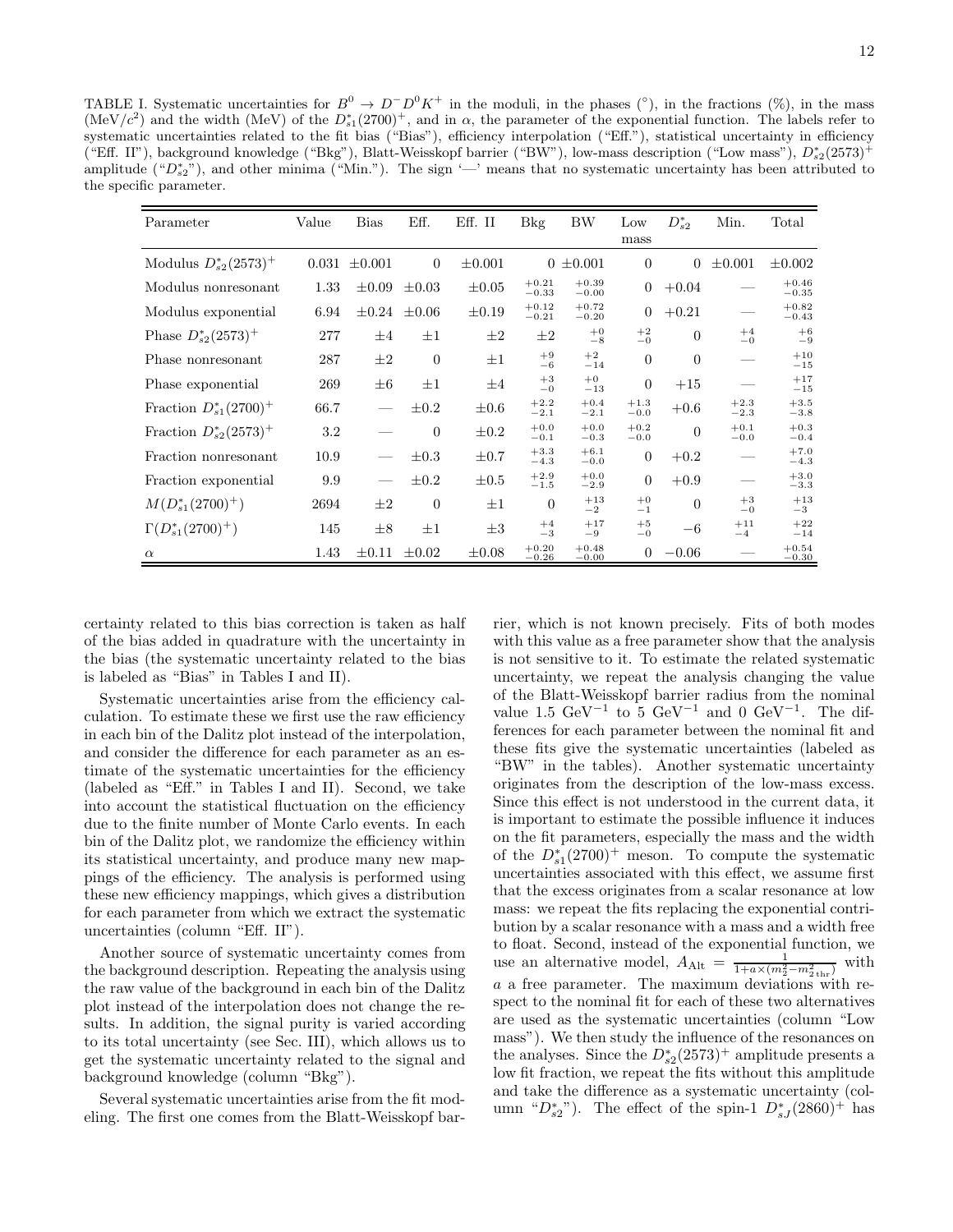TABLE II. Systematic uncertainties for  $B^+ \to \overline{D}{}^0 D^0 K^+$  in the moduli, in the phases (°), in the fractions (%), in the mass (MeV/c<sup>2</sup>) and the width (MeV) of the  $D_{s1}^*(2700)^+$ , and in  $\alpha$ , the parameter of the exponential function. The labels refer to systematic uncertainties related to the fit bias ("Bias"), efficiency interpolation ("Eff."), statistical uncertainty in efficiency ("Eff. II"), background knowledge ("Bkg"), Blatt-Weisskopf barrier ("BW"), low-mass description ("Low mass"),  $D_{s2}^*(2573)^+$ amplitude (" $D_{s2}^*$ "),  $\psi(3770)$  amplitude (" $\psi$ "), and other minima ("Min."). The sign '—' means that no systematic uncertainty has been attributed to the specific parameter.

| Parameter                   | Value   | <b>Bias</b>           | Eff.             | Eff. II     | <b>Bkg</b>         | <b>BW</b>            | Low                  | $D_{s2}^*$     | $\psi$           | Min.                 | Total                |
|-----------------------------|---------|-----------------------|------------------|-------------|--------------------|----------------------|----------------------|----------------|------------------|----------------------|----------------------|
|                             |         |                       |                  |             |                    |                      | mass                 |                |                  |                      |                      |
| Modulus $D_{s2}^*(2573)^+$  | 0.021   | $\pm 0.001 \pm 0.001$ |                  | $\pm 0.001$ | $\overline{0}$     | $+0.003$<br>$-0.000$ | $+0.006$<br>$-0.000$ | $\theta$       | $\overline{0}$   | $+0.005$<br>$-0.002$ | $+0.009$<br>$-0.003$ |
| Modulus $\psi(3770)$        | 1.40    | $\pm 0.08$            | $\pm 0.02$       | $\pm 0.03$  | $+0.05$<br>$-0.06$ | $+0.03$<br>$-0.10$   | $+0.06$<br>$-0.00$   |                | $+0.07 -0.19$    | $+0.14$<br>$-0.00$   | $+0.20$<br>$-0.24$   |
| Modulus $\psi(4160)$        | 0.78    | $\pm 0.02$            | $\pm 0.01$       | $\pm 0.03$  | $\pm 0.01$         | $+0.00$<br>$-0.10$   | $+0.16$<br>$-0.00$   |                | $+0.06 -0.02$    | $+0.06$<br>$-0.08$   | $+0.18$<br>$-0.14$   |
| Modulus exponential         | 16.15   | $\pm 0.53$            | $\pm 0.13$       | $\pm 0.35$  | $+0.57$<br>$-0.70$ | $+0.00$<br>$-1.44$   | $\overline{0}$       |                | $+0.66 - 0.18$   |                      | $+1.09$<br>$-1.74$   |
| Phase $D_{s2}^*(2573)^+$    | 267     | $\pm 9$               | $\pm 3$          | $\pm 3$     | $+7$<br>$-8$       | $+1$<br>$-3$         | $+5$<br>$-0$         | $\theta$       | $\boldsymbol{0}$ | $+10$<br>$-0$        | $+17$<br>$-13$       |
| Phase $\psi(3770)$          | 284     | $\pm 5$               | $\theta$         | $\pm 2$     | $\pm 1$            | $+0$<br>$-22$        | $+7$<br>$-19$        | $-2$           | $-4$             | $+25$<br>$-4$        | $+26$<br>$-30$       |
| Phase $\psi(4160)$          | 188     | $\pm 6$               | $\theta$         | $\pm 2$     | $\pm 4$            | $+0$<br>$-3$         | $+12$<br>$-0$        | $^{-1}$        | $+1$             | $+2$<br>$-15$        | $+14$<br>$-17$       |
| Phase exponential           | 308     | $\pm 2$               | $\pm 1$          | $\pm 2$     | $\pm 2$            | $\pm 4$              | $\mathbf{0}$         | $+2$           | $+1$             |                      | $+6$<br>$-5$         |
| Fraction $D_{s1}^*(2700)^+$ | 38.3    |                       | $\pm 0.3$        | $\pm 0.6$   | $+0.3$<br>$-0.0$   | $+0.0$<br>$-0.1$     | $+0.0$<br>$-2.4$     | $-1.4$         | $\overline{0}$   | $+0.0$<br>$-5.5$     | $+0.8$<br>$-6.2$     |
| Fraction $D_{s2}^*(2573)^+$ | $0.6\,$ |                       | $\pm 0.1$        | $\pm 0.1$   | $\theta$           | $+0.2$<br>$-0.0$     | $+0.3$<br>$-0.0$     | $\overline{0}$ | $\boldsymbol{0}$ | $+0.2$<br>$-0.1$     | $+0.4$<br>$-0.2$     |
| Fraction $\psi(3770)$       | 9.0     |                       | $\overline{0}$   | $\pm 0.3$   | $+0.3$<br>$-0.2$   | $+0.0$<br>$-0.5$     | $+0.1$<br>$-0.4$     | $+0.1$         | $-0.4$           | $\pm 0.1$            | $+0.4$<br>$-0.8$     |
| Fraction $\psi(4160)$       | 6.4     |                       | $\pm 0.1$        | $\pm 0.3$   | $\pm 0.3$          | $+0.0$<br>$-0.7$     | $+1.7$<br>$-0.1$     | $+0.4$         | $-0.1$           | $+0.7$<br>$-2.3$     | $+1.9$<br>$-2.4$     |
| Fraction exponential        | 44.5    |                       | $\pm 0.2$        | $\pm 0.6$   | $+0.0$<br>$-0.2$   | $+0.0$<br>$-2.0$     | $\overline{0}$       | $+1.1$         | $-0.2$           |                      | $+1.3$<br>$-2.1$     |
| $M(D_{s1}^*(2700)^+)$       | 2707    | $\pm 4$               | $\overline{0}$   | $\pm 1$     | $\pm 3$            | $+7$<br>$-2$         | $+0$<br>$-4$         | $+1$           | $\theta$         | $+0$<br>$-5$         | $\pm 8$              |
| $\Gamma(D_{s1}^*(2700)^+)$  | 113     | $\pm 5$               | $\pm 1$          | $\pm 3$     | $+9$<br>$-7$       | $+17$<br>$-0$        | $+0$<br>$-9$         | $-5$           | $+2$             | $+0$<br>$-7$         | $+20$<br>$-16$       |
| $\alpha$                    | 0.68    | $\pm 0.01$            | $\boldsymbol{0}$ | $\pm 0.01$  | $\pm 0.01$         | $+0.02$<br>$-0.00$   | $\boldsymbol{0}$     | $-0.02$        | $\theta$         |                      | $\pm 0.02$           |

also been investigated: because the fits return negligible fractions for this state, the systematic uncertainties on the other parameters are found to be negligible. For  $B^+ \to \overline{D}{}^0 D^0 K^+$ , another systematic uncertainty (column " $\psi$ ") arises from the  $\psi$ (3770) parameters fixed to the world average value [16]. As an alternative, we use the measurement from the KEDR experiment [24]. This experiment reports a result which takes into account the resonance-continuum interference in the near-threshold region and which agrees well with previous BABAR measurements [2, 25].

As discussed previously, 250 fits are performed for each mode with randomized initial values of the fit parameters, which allows us to find the nominal fit. We find several minima which are close to the nominal fit, and we use the largest differences in parameter values (for those related to resonances) as contributions to their systematic uncertainties (column "Min.").

#### VI. RESULTS

#### A. Dalitz plot analysis

The results for the Dalitz plot analysis of the modes  $B^0 \rightarrow D^-D^0K^+$  and  $B^+ \rightarrow \overline{D}{}^0D^0K^+$  are presented in Tables III and IV. In both modes, we observe a large contribution of the  $D_{s1}^*(2700)^+$  resonance via a large contribution of the  $D_{s1}(2700)$ <sup>+</sup> →  $D^{0}K^{+}$  for  $B^{0}$  →<br> $B^{0}$  →  $D^{-}D_{s1}^{*}(2700)$ <sup>+</sup>,  $D_{s1}^{*}(2700)$ <sup>+</sup> →  $D^{0}K^{+}$  for  $B^{0}$  →  $D^{\dagger}D^0K^+$  and via  $B^+ \rightarrow \overline{D}{}^0D_{s1}^*(2700)^+, D_{s1}^*(2700)^+ \rightarrow$  $D^0 K^+$  for  $B^+ \to \overline{D}{}^0 D^0 K^+$ . This is the first time the  $D_{s1}^*(2700)^+$  is observed in the decay  $B^0 \to D^-D^0K^+$ . We observe that the  $D_{s2}^*(2573)^+$  meson contributes a small fraction to  $B^0 \to \tilde{D}^- D^0 K^+$  whereas it is not significant in the other mode. We note that the  $D_{s2}^*(2573)^+$ meson is expected to be suppressed in  $B \to \overline{D}^{(*)}D^{(*)}K$ decays due to its spin value of 2. We observe the decay  $B^+ \rightarrow \psi(3770)K^+, \psi(3770) \rightarrow \overline{D}^0D^0$ , which confirms one of our previous results [2]. We notice that the process  $B^+ \to \psi(4160)K^+$  followed by  $\psi(4160) \to \overline{D}{}^0D^0$ is needed to improve the description of the data. The low-mass excess in the  $D^0 K^+$  invariant mass is evident  $\lim_{n \to \infty} B^0 \to D^- D^0 K^+$  and is the main contribution in  $B^+ \to \overline{D}{}^0 D^0 K^+$ . With this data sample it is not possi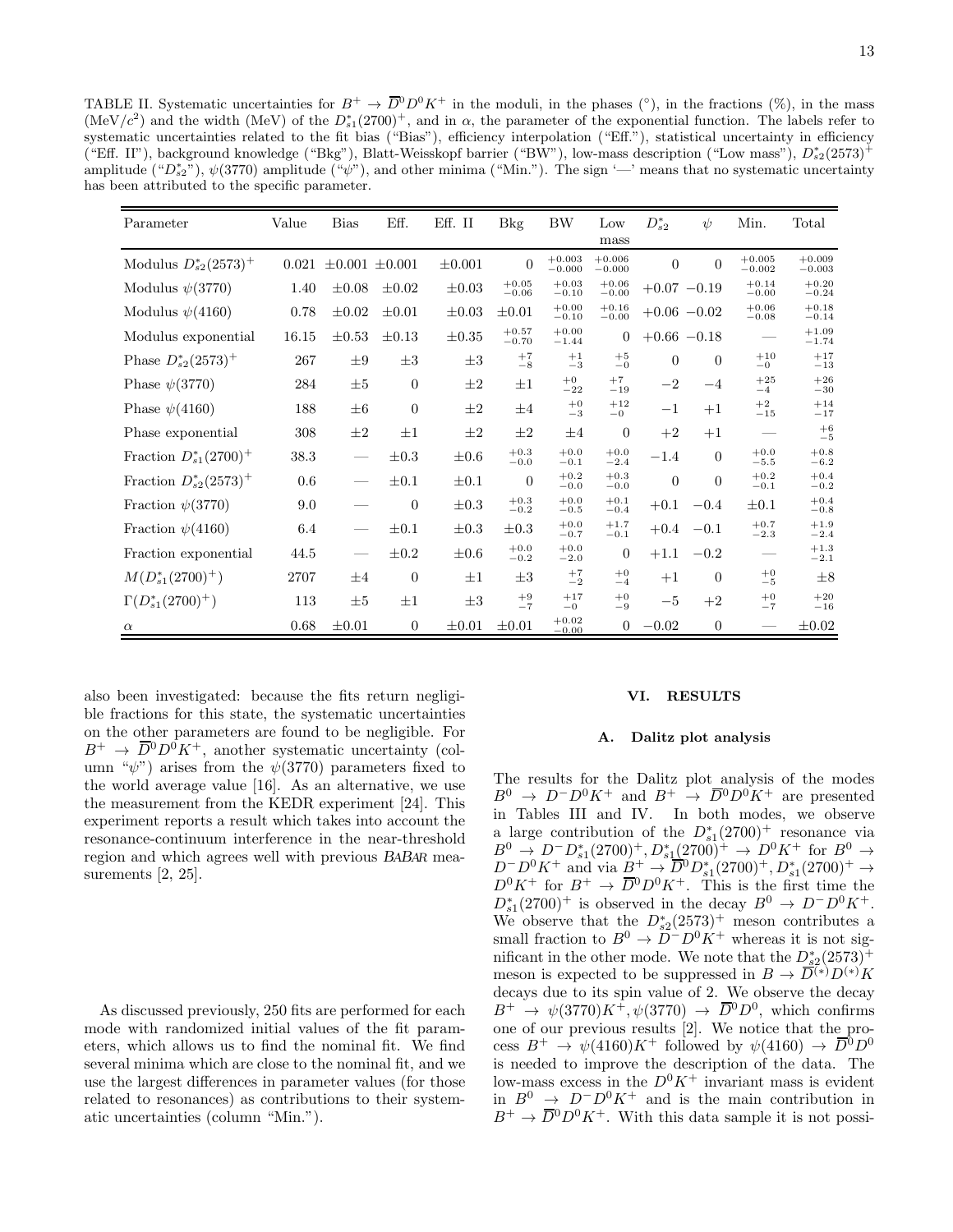ble to determine the origin of this excess. The exponential function used to describe the effect has a parameter  $\alpha$  equal to  $1.43 \pm 0.71_{-0.30}^{+0.54}$  and  $0.68 \pm 0.08 \pm 0.02$  for  $B^0 \to D^-D^0K^+$  and  $B^+ \to \overline{D}{}^0D^0K^+$ , respectively.

#### B. Branching fractions

The partial branching fraction  $\mathcal{B}_{\text{res}}$  for a given resonance is computed using the fraction  $f_{\text{res}}$  of the resonance (see Tables III and IV) and the total branching fraction  $B_{\text{tot}}$  of the specific  $B$  mode. We use the total branching fractions measured in a previous publication [15] with the exact same data sample. The computation is as follows:

$$
\mathcal{B}_{\text{res}} = f_{\text{res}} \times \mathcal{B}_{\text{tot}}.
$$

The uncertainties for the partial branching fraction are computed from the quadratic sum of the uncertainties from the total branching fraction [15] and the uncertainties from the fraction (see Tables III and IV), where we treat separately the statistical and systematic uncertainties.

The results are presented in Table V. We can compare these results with previous publications that are available for the mode  $B^+ \to \overline{D}{}^0 D^0 K^+$ . In BABAR [2], using an analysis of the  $\overline{D}{}^0D^0$  invariant mass, the result for the  $\psi(3770)$  was  $\mathcal{B}(B^+ \to \psi(3770)K^+$   $[\overline{D}^0 D^0]) =$  $(1.41 \pm 0.30 \pm 0.22) \times 10^{-4}$ , which is in good agreement with the current result. This present measurement supersedes the previous one. The Belle experiment [4] finds for the partial branching fraction  $\mathcal{B}(B^+ \to$  $\overline{D}{}^0D_{s1}^*(2700)^+$   $[D^0K^+])$  =  $(11.3 \pm 2.2^{+1.4}_{-2.8}) \times 10^{-4}$  and  $\mathcal{B}(B^+ \to \psi(3770)K^+ \left[ \overline{D}{}^0 D^0 \right]) = (2.2 \pm 0.5 \pm 0.3) \times 10^{-4},$ which present a difference with our measurements of  $1.7\sigma$ and  $1.4\sigma$ , respectively.

The significance of the decay of the  $\psi(4160)$  charmonium resonance to  $\overline{D}{}^0 D^0$  is 3.3 $\sigma$ , including systematic uncertainties. The significance of the  $D_{s2}^*(2573)^+$  meson decay to  $D^0 K^+$  is 3.4 $\sigma$  (for the mode  $B^0 \to D^- D^0 K^+$ ), including systematic uncertainties.

## C. Properties of  $D_{s1}^*(2700)^+$

We show in Table VI the result for the mass and width of the  $D_{s1}^*(2700)^+$  meson for the two modes obtained from the Dalitz plot analysis. The measurements in the two final states agree with each other within their uncertainties. We combine the measurements for the mass and width, respectively, calculating the weighted means and taking into account the asymmetric uncertainties. This procedure works for uncertainties that are not correlated between the measurements. Only the systematic uncertainty coming from the Blatt-Weisskopf factor is correlated between the modes: we perform first the combination without this particular systematic uncertainty, where we obtain  $M(D_{s1}^*(2700)^+) = 2699 \pm 7 \text{ MeV}/c^2$  and

 $\Gamma(D_{s1}^*(2700)^+) = 127 \pm 17$  MeV (including statistical and systematic). For the uncertainty related to the Blatt-Weisskopf factor, we use the maximum positive and negative deviations found in the two modes that we add quadratically to the total uncertainties.

Finally, the combination of both modes gives :

$$
M(D_{s1}^*(2700)^+) = 2699^{+14}_{-7} \text{ MeV}/c^2,
$$
  
\n
$$
\Gamma(D_{s1}^*(2700)^+) = 127^{+24}_{-19} \text{ MeV},
$$
  
\n(9)

where the uncertainties quoted are the total uncertainties (including statistical and systematic).

These values can be compared to the current world average of  $M(D_{s1}^*(2700)^+) = 2709 \pm 4 \text{ MeV}/c^2$  and  $\Gamma(D_{s1}^*(2700)^+) = 117 \pm 13$  MeV [16]. Our measurements are compatible with the world averages.

The Dalitz plot analyses have been performed with the spin hypothesis  $J = 1$  for the  $D_{s1}^*(2700)^+$ . To test this hypothesis, we repeat the fits using the hypotheses  $J = 0$ and  $J = 2$ . The results are presented in Table VII. We conclude from this table that  $J = 0, 2$  are not able to fit correctly the data, and that  $J = 1$  is strongly favored. Because of parity conservation, we deduce that the  $D_{s1}^*(2700)^+$  meson is a state with  $J^P = 1^-$ , which confirms the measurement performed by the Belle experiment [4].

## VII. CONCLUSIONS

We have analyzed  $471 \times 10^6$  pairs of B mesons recorded by the BABAR experiment and studied the decays  $B^0 \rightarrow$  $D^{-}D^{0}K^{+}$  and  $B^{+} \to \overline{D}{}^{0}D^{0}K^{+}$ . Dalitz plot analyses of these decays have been performed, where we extract moduli and phases for each contribution to these decay modes. We observe the  $D_{s1}^*(2700)^+$  meson in both final states and measure its mass and width to be:

$$
M(D_{s1}^*(2700)^+) = 2699^{+14}_{-7} \text{ MeV}/c^2, \tag{10}
$$
  

$$
\Gamma(D_{s1}^*(2700)^+) = 127^{+24}_{-19} \text{ MeV},
$$

where the uncertainties include statistical and systematic uncertainties. We determine its spin-parity to be  $J<sup>P</sup>$  =  $1^{-}$ .

Several possibilities have been discussed to interpret the  $D_{s1}^*(2700)^+$  meson. This resonance could be interpreted as the  $n^{2S+1}L_J = 1^3D_1 c\bar{s}$  state [26] or as the first radial excitation of the  $D_s^*(2112)$  meson  $(2^3S_1)$  [27]. Some authors interpret the  $D_{s1}^*(2700)^+$  state as a mixing between the  $2^3S_1$  and the  $1^3D_1$  states [28], obtaining a model which is able to solve some of the discrepancies with the experimental data. Another possibility would be that the signal interpreted as the  $\hat{D}_{s1}^*(2700)^+$  originates from two resonances overlapping each other [26].

We observe an enhancement between 2350 and 2500  $\text{MeV}/c^2$  in the  $D^0 K^+$  invariant mass that we are not able to interpret. This enhancement, which has an important contribution in the  $B^+ \to \overline{D}{}^0 D^0 K^+$  decay mode, is described by an ad-hoc function in the Dalitz plot fit. This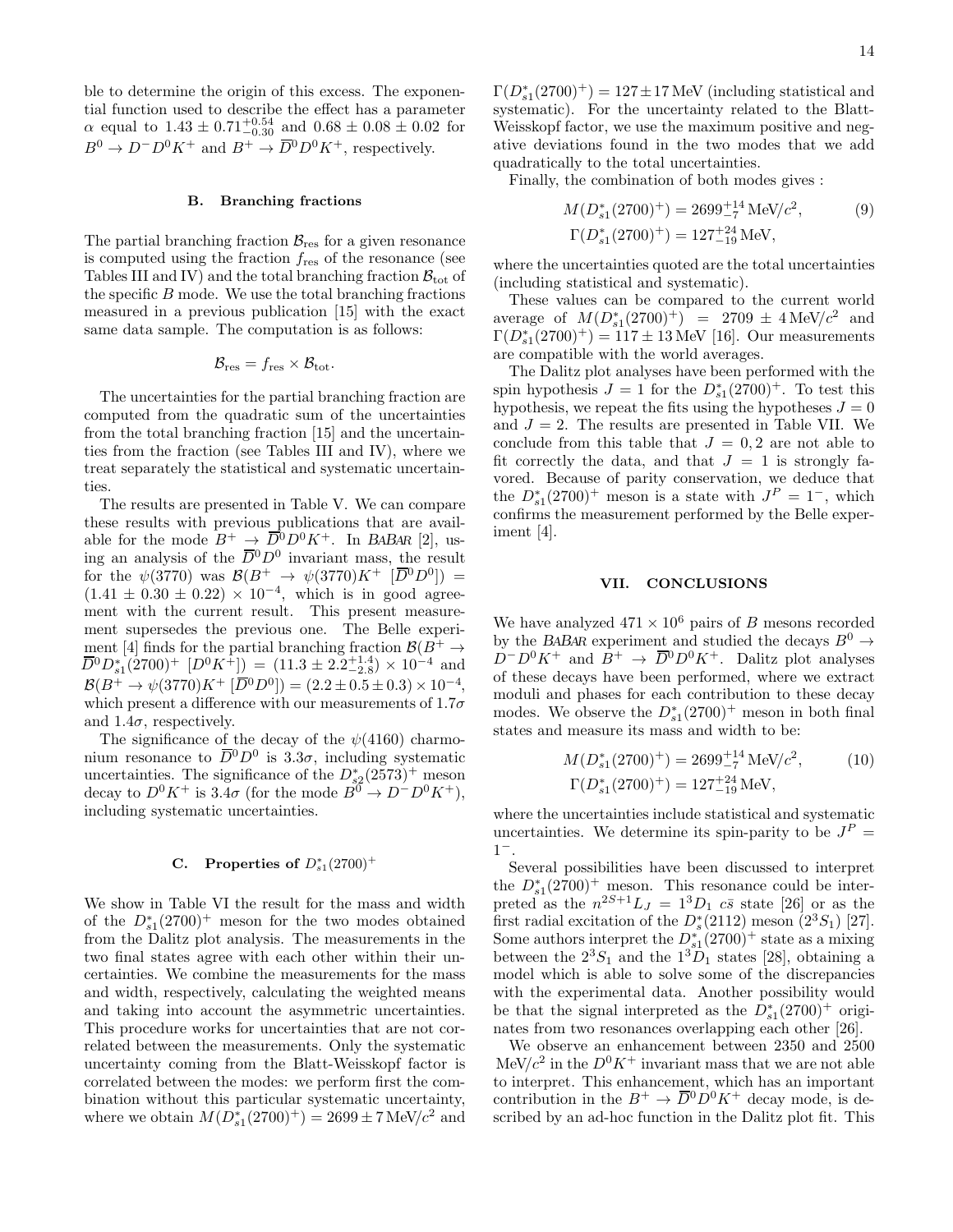TABLE III. Results from the Dalitz plot fit (moduli, phases, and fractions) for  $B^0 \to D^- D^0 K^+$ . The different contributions are listed: the  $D_{s1}^*(2700)^+$  and  $D_{s2}^*(2573)^+$  resonances, the nonresonant amplitude and the low-mass excess described by an exponential. The first uncertainties are statistical and the second systematic.

| Contribution       | Modulus                                                  | Phase $(^\circ)$ | Fraction $(\%)$               |
|--------------------|----------------------------------------------------------|------------------|-------------------------------|
| $D_{s1}^*(2700)^+$ | 1.00                                                     |                  | $66.7 \pm 7.8^{+3.5}_{-3.8}$  |
| $D_{s2}^*(2573)^+$ | $0.031 \pm 0.008 \pm 0.002$ 277 $\pm 17^{+6}_{-9}$       |                  | $3.2 \pm 1.6^{+0.3}_{-0.4}$   |
| Nonresonant        | $1.33 \pm 0.63_{-0.35}^{+0.46}$ $287 \pm 21_{-15}^{+10}$ |                  | $10.9 \pm 6.6_{-4.3}^{+7.0}$  |
| Exponential        | $6.94 \pm 1.83_{-0.43}^{+0.82}$ $269 \pm 33_{-15}^{+17}$ |                  | $9.9 \pm 2.9^{+3.0}_{-3.3}$   |
| Sum                |                                                          |                  | $90.6 \pm 10.7^{+8.4}_{-6.7}$ |

TABLE IV. Results from the Dalitz plot fit (moduli, phases, and fractions) for  $B^+ \to \overline{D}{}^0 D^0 K^+$ . The different contributions are listed: the  $D_{s1}^*(2700)^+$ ,  $D_{s2}^*(2573)^+$ ,  $\psi(3770)$ , and  $\psi(4160)$  resonances, and the low-mass excess described by an exponential. The first uncertainties are statistical and the second systematic.

| Contribution       | Modulus                                                      | Phase $(°)$ | Fraction $(\%)$                                      |
|--------------------|--------------------------------------------------------------|-------------|------------------------------------------------------|
| $D_{s1}^*(2700)^+$ | 1.00                                                         |             | 0 $38.3 \pm 5.0^{+0.8}_{-6.2}$                       |
| $D_{s2}^*(2573)^+$ | $0.021 \pm 0.010^{+0.009}_{-0.003}$ 267 $\pm 30^{+17}_{-13}$ |             | $0.6 \pm 1.1^{+0.4}_{-0.2}$                          |
| $\psi(3770)$       | $1.40 \pm 0.21^{+0.20}_{-0.24}$ $284 \pm 22^{+26}_{-30}$     |             | $9.0 \pm 3.1^{+0.4}_{-0.8}$                          |
| $\psi(4160)$       | $0.78 \pm 0.20^{+0.18}_{-0.14}$ $188 \pm 13^{+14}_{-17}$     |             | $6.4 \pm 3.1_{-2.4}^{+1.9}$                          |
| Exponential        | $16.15 \pm 2.26_{-1.74}^{+1.09}$                             |             | $308 \pm 8^{+6}_{-5}$ 44.5 $\pm$ 6.2 <sup>+1.3</sup> |
| Sum                |                                                              |             | $98.9 \pm 9.2^{+2.5}_{-7.0}$                         |

TABLE V. Summary of partial branching fractions. The first uncertainties are statistical and the second systematic. The notation  $B^0 \to D^{-} D_{s1}^{*}(2700)^{+} [D^{0} K^{+}]$  refers to  $B^0 \to$  $D^{-}D_{s1}^{*}(2700)^{+}$  followed by  $D_{s1}^{*}(2700)^{+} \rightarrow D^{0}K^{+}$ .

| Mode                                                  | $\mathcal{B}$ $(10^{-4})$ |
|-------------------------------------------------------|---------------------------|
| $B^0 \to D^{-} D_{s1}^{*}(2700)^{+} [D^{0} K^{+}]$    | $7.14 \pm 0.96 \pm 0.69$  |
| $B^+ \to \overline{D}{}^0 D_{s1}^*(2700)^+ [D^0 K^+]$ | $5.02 \pm 0.71 \pm 0.93$  |
| $B^0 \to D^{-} D_{s2}^{*}(2573)^{+} [D^{0} K^{+}]$    | $0.34 \pm 0.17 \pm 0.05$  |
| $B^+ \to \overline{D}{}^0 D_{s2}^*(2573)^+ [D^0 K^+]$ | $0.08 \pm 0.14 \pm 0.05$  |
| $B^+ \to \psi(3770)K^+$ $[\overline{D}{}^0D^0]$       | $1.18 \pm 0.41 \pm 0.15$  |
| $B^+ \to \psi(4160)K^+$ $[\overline{D}{}^0D^0]$       | $0.84 \pm 0.41 \pm 0.33$  |

effect was also seen in the Belle experiment in the study of the  $B^+ \to \overline{D}{}^0 D^0 K^+$  final state [4].

It is not clear what could be the cause of this enhancement in the  $D^0 K^+$  invariant mass, although we note that some  $D_s$  excited states are expected in this mass range in some models [27, 29] and have not been observed yet. Some authors, as for example in Ref. [23], who have observed the same effect in other channels claim that it could be a specific form of a nonresonant amplitude.

Finally, we do not observe the  $D_{sJ}^*(2860)^+$  and  $D_{sJ}(3040)^+$  resonances in the final states  $B^0 \rightarrow$  $D^{\sim}D^0K^+$  and  $B^+ \to \overline{D}{}^0D^0K^+$ .

TABLE VI. Mass and width of the  $D_{s1}^*(2700)^+$  meson obtained from the Dalitz plot analyses of the modes  $B^0 \rightarrow$  $D^{-}D^{0}K^{+}$  and  $B^{+} \to \overline{D}^{0}D^{0}K^{+}$ . The first uncertainties are statistical and the second systematic.

| Mode                                       | Mass $(MeV/c2)$         | Width (MeV)              |
|--------------------------------------------|-------------------------|--------------------------|
| $B^0 \to D^{-} D^{0} K^{+}$                | $2694 \pm 8^{+13}_{-3}$ | $145 \pm 24_{-14}^{+22}$ |
| $B^+ \rightarrow \overline{D}{}^0 D^0 K^+$ | $2707 + 8 + 8$          | $113 \pm 21^{+20}_{-16}$ |

#### ACKNOWLEDGMENTS

We are grateful for the extraordinary contributions of our PEP-II colleagues in achieving the excellent luminosity and machine conditions that have made this work possible. The success of this project also relies critically on the expertise and dedication of the computing organizations that support BABAR. The collaborating institutions wish to thank SLAC for its support and the kind hospitality extended to them. This work is supported by the US Department of Energy and National Science Foundation, the Natural Sciences and Engineering Research Council (Canada), the Commissariat à l'Energie Atomique and Institut National de Physique Nucléaire et de Physique des Particules (France), the Bundesministerium für Bildung und Forschung and Deutsche Forschungsge-